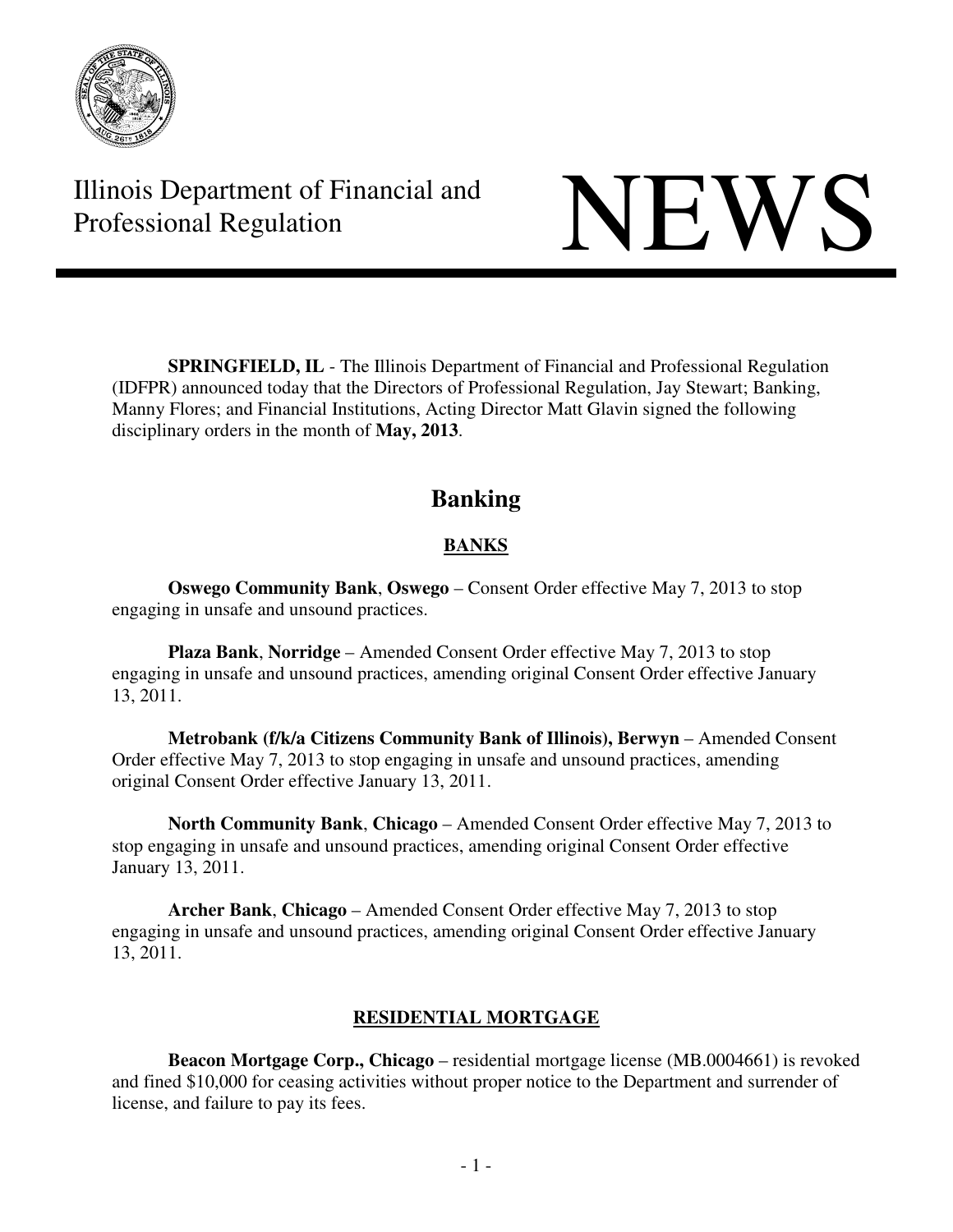**J C Mortgage Corporation of Illinois, Oakbrook Terrace – residential mortgage license** (MB.6760649) is revoked per Consent Order.

### **Financial Institutions**

Note: If a licensee has exercised its right to a hearing pursuant to statute, an order on this list may not be final.

#### **CURRENCY EXCHANGE**

 **Little Village Currency Exchange, Chicago, IL** – Suspension Order issued for reoccurring impairment issues.

#### **CONSUMER CREDIT**

 **Advance America, Cash Advance Centers of IL, Inc., Loves Park** – PLRA license (1022) fined \$2,000 for the following violations: Lender did not input accurate information into the database to determine if the obligor was eligible for a loan. File does not contain evidence of a contract signed or acknowledged by the borrower.

**Advance America, Cash Advance Centers of IL, Inc., Mount Vernon - PLRA license** (1019) fined \$6,750 for the following violations: Lender did not input accurate information into the database to determine if the obligor was eligible for a loan. Official income documentation was not the required type for a payday loan or was not for income for the 30 days preceding the loan. Lender made an installment payday loan exceeding 22.5% of the obligor's gross monthly income or lender made a payday loan exceeding 25% of the obligor's gross monthly income.

**Advance America, Cash Advance Centers of IL, Inc., DeKalb – PLRA license (1015)** fined \$2,000 for the following violation: Lender did not input accurate information into the database to determine if the obligor was eligible for a loan.

**Advance America, Cash Advance Centers of IL, Inc., Oak Forest - PLRA license** (1245) fined \$2,250 for the following violations: Lender did not input accurate information into the database to determine if the obligor was eligible for a loan. Official income documentation was not the required type for a payday loan or was not for income for the 30 days preceding the loan.

 **America's Financial Choice, Inc., Dolton –** PLRA license (1285) fined \$1,050 for the following violations: Original documents, or approved equivalent, not cancelled or returned following payoff. Lender did not input accurate information into the database to determine if the obligor was eligible for a loan. Executed copy of paid contract or other legal document retained in file but not stamped "PAID IN FULL" or equivalent.

 **America's Financial Choice, Inc., Chicago** – PLRA license (1282) fined \$6,000 for the following violations: The loan contract does not state the interest rate, agreed upon by the licensee and the borrower that the licensee charges, contracts for, and receives upon the principal amount. Lender did not input accurate information into the database to determine if the obligor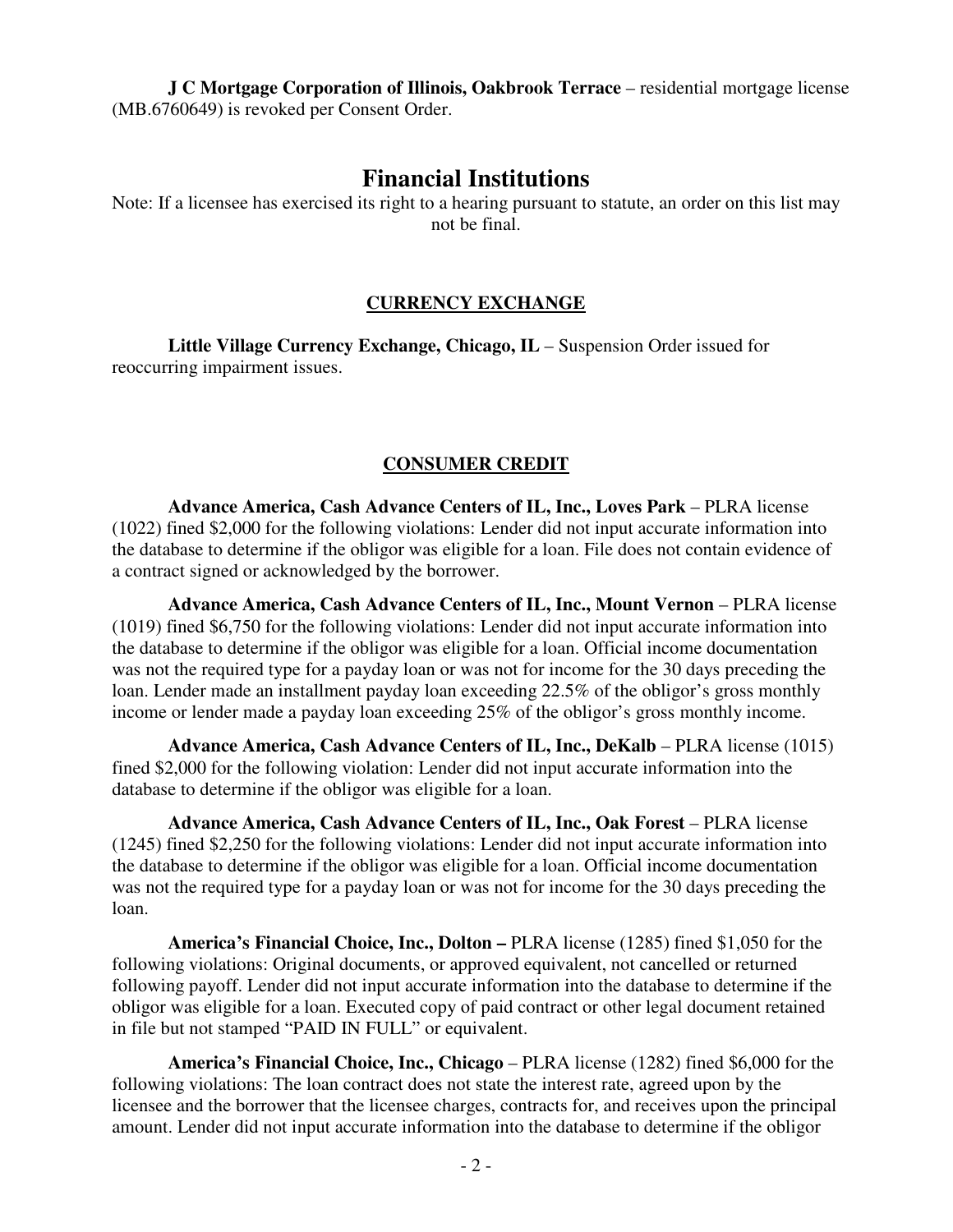was eligible for a loan. Lender charged more than \$15.50 per \$100 on the initial principal balance and/or on the principal balances scheduled to be outstanding during any installment period on an Installment Payday loan.

 **America's Financial Choice, Inc., Centralia** - CILA license (3168) fined for \$2,000 for the following violations: The loan contract does not state the interest rate, agreed upon by the licensee and the borrower, that the licensee charges, contracts for, and receives upon the principal amount and improper simple interest calculations.

 **Ardmore Finance Corporation, Madison** – CILA license (2874) fined \$3,750 for the following violations: The lender did not obtain borrower's most recent income documentation available at the time the loan was made. Lender made a small consumer loan to a consumer for which the total of all payments to be made in any month on the loan exceeds 22.5% of the consumer's gross monthly income.

 **Check Into Cash of Illinois, LLC, Joliet** – CILA license (1436) fined \$3,175 for the following violations: Documentation is not in file to indicate lien was released or title was returned to borrower on a title-secured loan within 24 hours r 5 days if paid by check. Security is not released. Executed copy of paid contract or other legal document retained in file but not stamped "PAID IN FULL" or equivalent.

 **Check Into Cash of Illinois, LLC, Taylorville** – PLRA license (1218) fined \$9,250 for the following violations: Lender did not input accurate information into the database to determine if the obligor was eligible for a loan. Official income documentation was no the required type for a payday loan or was not for income for the 30 days preceding the loan. Installment Payday loan is not fully amortized or is not repayable in substantially equal and consecutive installments.

 **Check Into Cash of Illinois, LLC, Chicago** – PLRA license (1231) fined \$10,000 for the following violation: The loan contract does not state the interest rate, agreed upon by the licensee and the borrower, that the licensee charges, contracts for, and receives upon the principal amount.

 **Check Into Cash of Illinois, LLC, North Riverside** – PLRA license (1229) fined \$10,000 for the following violation: The loan contract does not state the interest rate, agreed upon by the licensee and the borrower, that the licensee charges, contracts for, and receives upon the principal amount.

 **CNAC - Downers Grove, LLC, Downers Grove** – SFA license (1234) fined \$6,025 for the following violations: The licensee is illegally taking the Power of Attorney. Security is not properly disclosed. Executed copy of paid contract or other legal document retained in file but not stamped "PAID IN FULL" or equivalent.

 **Cottonwood Financial Illinois, LLC, Taylorville –** CILA license (3368) fined \$2,625 for the following violations: Original documents, or approved equivalent, not cancelled or returned following payoff. Title-secured lender did not obtain borrower's most recent income documentation available at the time the loan was made. Repossession file does not indicate a statement of final accounting containing the required information was sent to the borrower.

 **Cottonwood Financial Illinois, LLC, McHenry** – CILA License (3447) fined \$1,050 for the following violations: Documentation is not in file to indicate lien was released or title was returned to borrower on a title-secured loan within 24 hours or 5 days if paid by check. Lender made a title-secured loan with a scheduled monthly payment exceeding 50% of the obligor's gross monthly income.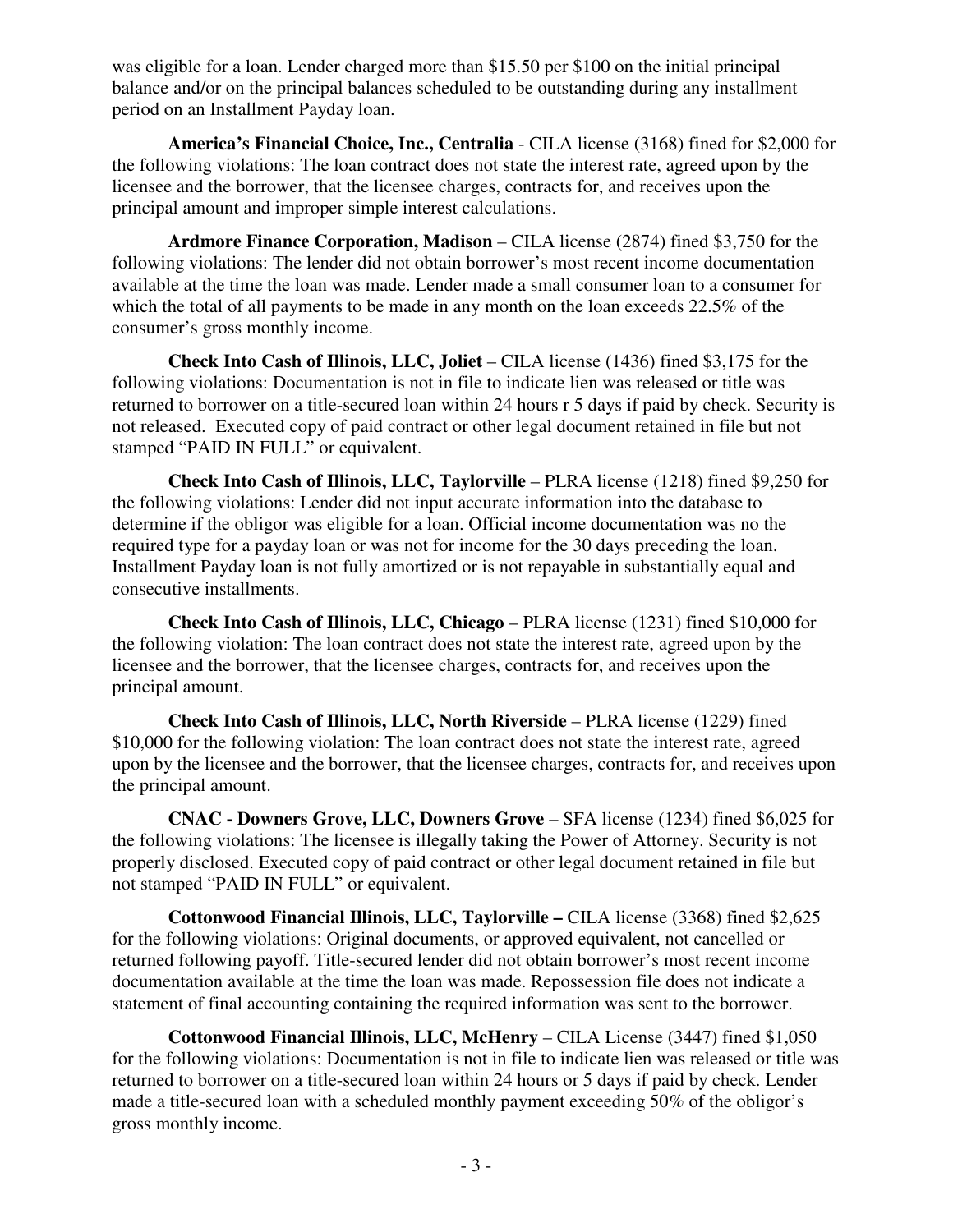**Cottonwood Financial Illinois, LLC, Taylorville** – PLRA license (1607) fined \$8,500 for the following violations: Lender did not input accurate information into the database to determine if the obligor was eligible for a loan. Official income documentation was no the required type for a payday loan or was not for income for the 30 days preceding the loan. Lender made an installment payday loan exceeding 22.5% of the obligor's gross monthly income or lender made a payday loan exceeding 25% of the obligor's gross monthly income.

 **Cottonwood Financial Illinois, LLC, Lombard** – CILA license (3392) fined \$2,050 for the following violations: Lender made a title-secured loan with a schedule monthly payment exceeding 50% of the obligor's gross monthly income. Repossession file does not indicate a statement of final accounting containing the required information was sent to the borrower. Lender did not input accurate information into the database to determine if the obligor was eligible for a loan.

 **Cottonwood Financial Illinois, LLC, Decatur –** PLRA license (1598) fined \$1,050 for the following violations: Lender did not input accurate information into the database to determine if the obligor was eligible for a loan. One or more of the notices required by this section are not conspicuously posted or in English and Spanish.

 **Cottonwood Financial Illinois, LLC, Crystal Lake** – PLRA license (1642) fined \$4,000 for the following violations: Lender did not input accurate information into the database to determine if the obligor was eligible for a loan. Lender made an installment payday loan exceeding 22.5% of the obligor's gross monthly income or lender made a payday loan exceeding 25% of the obligor's gross monthly income.

 **Cottonwood Financial Illinois, LLC, Rochelle** – CILA license (3384) fined \$4,300 for the following violations: Documentation is not in file to indicate lien was released or title was returned to borrower on a title-secured loan within 24 hours or 5 days if paid by check. Lender made a title-secured loan with a scheduled monthly payment exceeding 50% of the obligor's gross monthly income. Lender did not input accurate information into the database to determine if the obligor was eligible for a loan.

 **Cottonwood Financial Illinois, LLC, McHenry** – PLRA license (1646) fined \$6,300 for the following violations: Lender did not input accurate information into the database to determine if the obligor was eligible for a loan. Lender did not enter into the database that the borrower's loan was paid in full or cancelled on the day the transaction was made. File does not contain evidence of a contract signed or acknowledged by the borrower.

 **Cottonwood Financial Illinois, LLC, Lombard** – PLRA license (1591) fined \$12,050 for the following violations: Lender did not input accurate information into the database to determine if the obligor was eligible for a loan. Lender made an installment payday loan exceeding 22.5% of the obligor's gross monthly income or lender made a payday loan exceeding 25% of the obligor's gross monthly income. Executed copy of paid contract or other legal document retained in file but not stamped "PAID IN FULL" or equivalent.

 **Devon Financial Services, Inc., Oak Lawn** – CILA license (3212) fined \$1,850 for the following violations: Security is not properly disclosed. The title-secured loan agreement does not prominently disclose DFI's address and phone number and advise the borrower of the right to report lending and collection violations.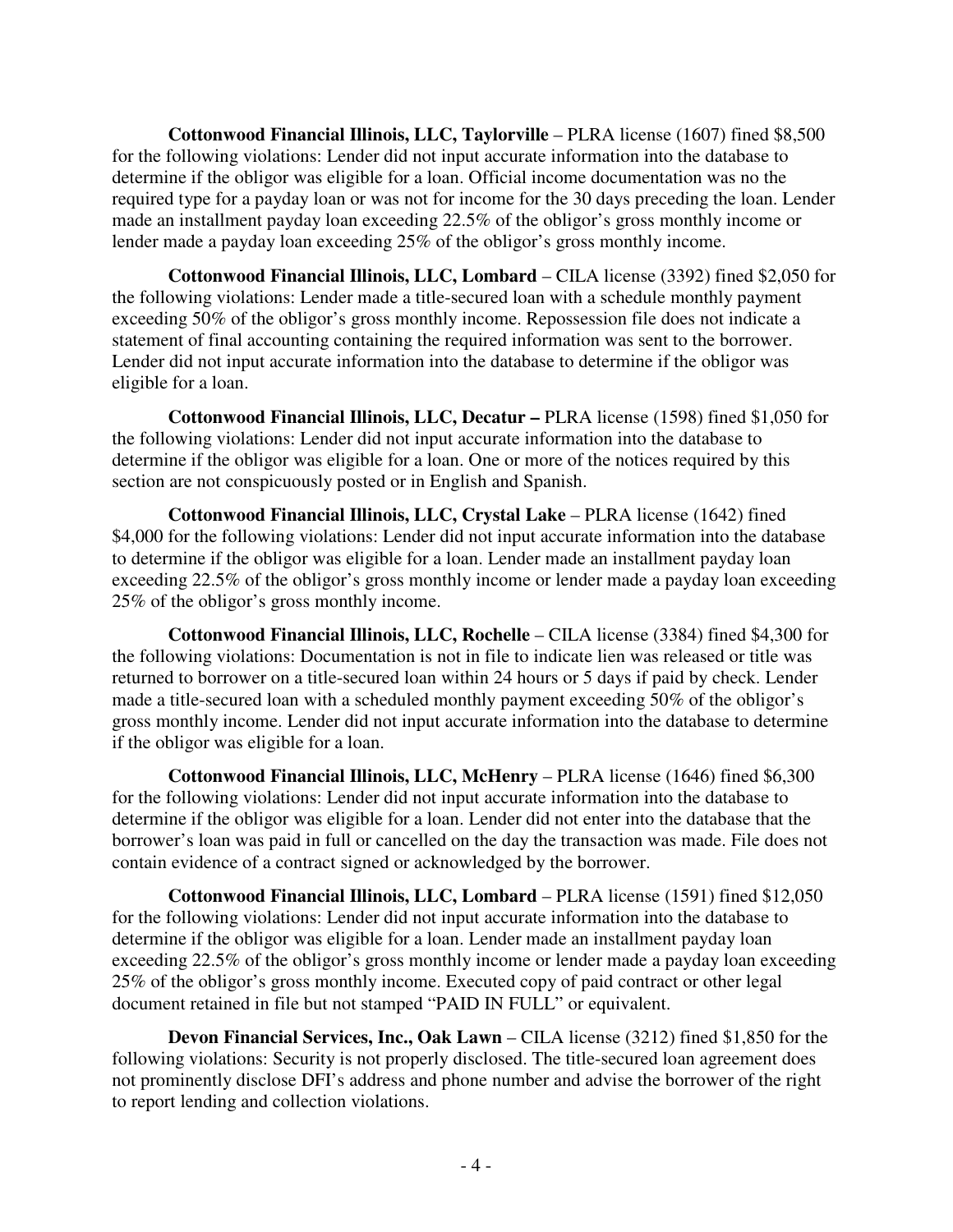**Devon Financial Services, Inc., Maywood** – CILA license (2920) fined \$1,250 for the following violations: Security is not properly disclosed. The title-secured loan or refinancing agreement does not contain the required initialed statement providing DFI's toll-free number to call for Debt management Service information. The title-secured loan agreement does not prominently disclose DFI's address and phone number and advise the borrower of the right to report lending and collection violations.

**Easy Street Acceptance, LLC, Marion – SFA license (1213) fined \$1,350 for the** following violation: The loan document or other legal instrument contains blanks.

 **Great Lakes Specialty Finance, Inc., Calumet City –** PLRA license (1090) fined \$1,050 for the following violations: Original documents, or approved equivalent, not cancelled or returned following payoff. Lender did not input accurate information into the database to determine if the obligor was eligible for a loan. Executed copy of paid contract or other legal document retained in file but not stamped "PAID IN FULL" or equivalent.

**Great Lakes Specialty Finance, Inc., Niles** – PLRA license (1075) fined \$2,025 for the following violations: Lender did not input accurate information into the database to determine if the obligor was eligible for a loan. . Executed copy of paid contract or other legal document retained in file but not stamped "PAID IN FULL" or equivalent.

 **Great Lakes Specialty Finance, Inc., O'Fallon** – PLRA license (1082) fined \$1,000 for the following violation: Lender made an installment payday loan exceeding 22.5% of the obligor's gross monthly income or lender made a payday loan exceeding 25% of the obligor's gross monthly income.

 **Illinois Title Loans, Inc., Champaign** – PLRA license (1458) fined \$5,525 for the following violations: Lender did not input accurate information into the database to determine if the obligor was eligible for a loan, loans over 25% of borrower's income. Lender made a payday loan resulting in the borrower having combined outstanding payday loan principal balances greater than 25% of the borrower's gross monthly income. Paid contract is not properly dated.

**Illinois Title Loans, Inc., Granite City – PLRA license (1436) fined \$5,000 for the** following violations: Original documents, or approve equivalent not cancelled or returned following payoff. Official income documentation was not the required type for a payday loan or was not for income for the 30 days preceding the loan. Lender made an installment payday loan exceeding 22.5% of the obligor's gross monthly income or lender made a payday loan exceeding 25% of the obligor's gross monthly income. Security is not released.

 **Illinois Title Loans, Inc., Maywood**– CILA license (1772) fined \$2,825 for the following violations: Licensee did not give written notice of intended sale/disposition of repossessed collateral including all required information. Repossession file does not indicate a statement of final accounting containing the required information was sent to the borrower. Security is not released.

 **Illinois Title Loans, Inc., Springfield** – CILA license (1785) fined \$2,500 for the following violations: Lender made a title-secured loan with a scheduled monthly payment exceeding 50% of the obligor's gross monthly income. Title-secured lender did not obtain borrower's most recent income documentation available at the time the loan was made.

 **Illinois Title Loans, Inc., McHenry** – CILA license (2889) fined \$1,000 for the following violation: Lender did not input accurate information into the database to determine if the obligor was eligible for a loan.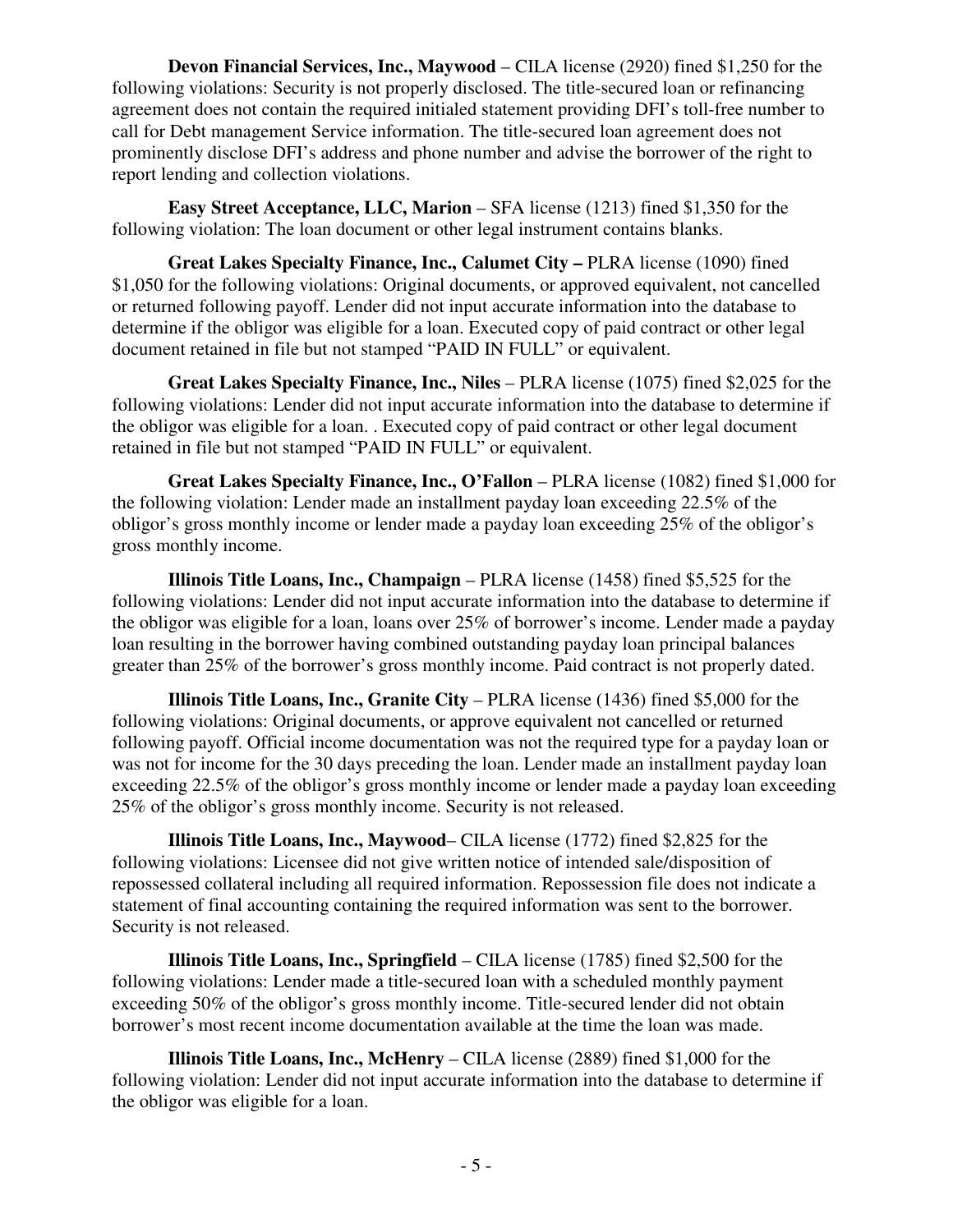**Illinois Title Loans, Inc., Chicago** – CILA license (1916) fined \$6,300 for the following violations: Security is not properly disclosed. Lender made a title-secured loan with a scheduled monthly payment exceeding 50% of the obligor's gross monthly income. Lender did not input accurate information into the database to determine if the obligor was eligible for a loan.

 **Light House Financial Group of IL, Inc., Oak Lawn** – CILA license (1965) fined \$5,150 for the following violations: The payment receipt does not accurately show the required elements. Licensee did not send borrower a Notice of the Right to Redeem with all required information. Licensee did not properly update the state database with the required information on the day the transaction or event occurred.

 **Midwest Title Loans, Inc., Chicago** – CILA license (1841) fined \$5,125 for the following violations: Licensed location did not prominently display the hours of operation. Original documents, or approved equivalent, not cancelled or returned following payoff. Licensee did not properly update state database with the required information on the day the transaction or event occurred.

 **SFC of Illinois, L.P., Jerseyville** – CILA License (2685) fined \$1,525 for the following violations: Original documents, or approved equivalent, not cancelled or returned following payoff. The Lender did not obtain borrower's most recent income documentation available at the time the loan was made. Lender did not obtain official documentation of the borrower's income before making a Small consumer loan.

**Sun Loan Company Illinois No. 2, Inc., Centralia** – CILA license (1202) fined \$1,000 for the following violation: Lender did not obtain official documentation of the borrower's income before making a Small consumer loan.

**Sun Loan Company Illinois No. 2, Inc., Belleville** – CILA license (1127) fined \$1,000 for the following violation: Lender made a small consumer loan to a consumer for which the total of all payments to be made in any month exceeds 22.5% of the consumer's gross monthly income.

 **Title Lenders, Inc., Tinley Park** – PLRA license (1481) fined \$ 2,150 for the following violations: The loan document or other legal instrument contains blanks. Lender did not input accurate information into the database to determine if the obligor was eligible for a loan.

 **Tri-State Financial Services, Inc., Downers Grove** – CILA license (3568) fined \$6,350 for the following violations: Improper simple interest calculations. Licensee imposed a fee on borrowers for making phone and credit card payments. Lender did not input accurate information into the database to determine if the obligor was eligible for a loan.

 **Vion Holdings, LLC, Atlanta, GA** – CILA license (3596) fined \$2,250 for the following violations: Licensee did not maintain a positive net worth of a minimum of \$30,000. Licensee did not provide requested documents or information during the exam.

 **Wink Development, LLC, Olney** – CILA license (2729) fined \$1,100 for the following violations: Lender did not input accurate information into the database to determine if the obligor was eligible for a loan. Borrower's name is not present on the contract.

 **Hydra Fund, Las Vegas, NV** – Cease and Desist Order issued for unlicensed PLRA and CILA lending.

**Orion Processing, LLC d/b/a World Law Processing, Austin, TX** – Cease and Desist Order issued for unlicensed debt settlement services.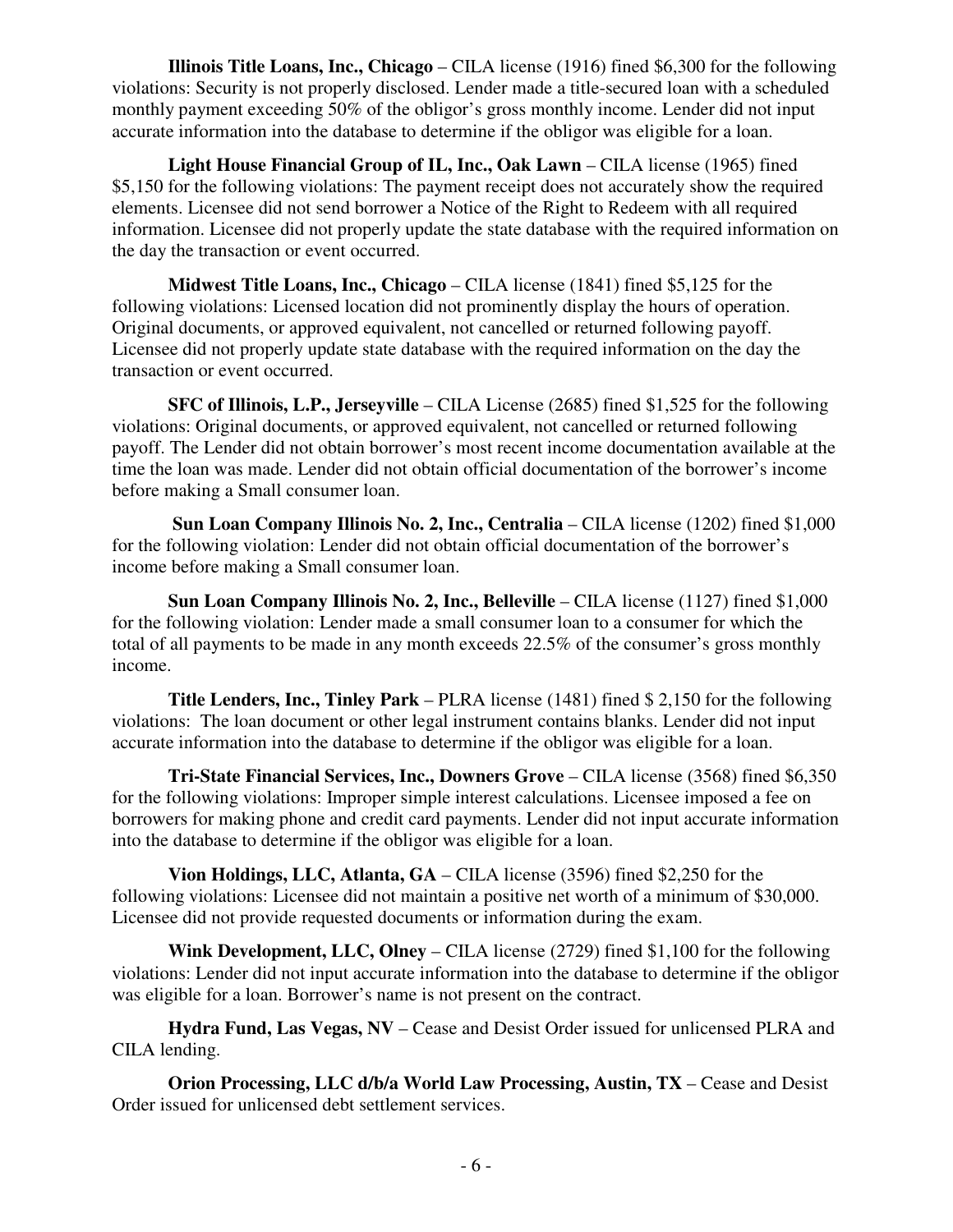**Swiftrock Financial, Inc. d/b/a World Law Debt, Austin, TX** – Cease and Desist Order issued for unlicensed debt settlement services.

## **Professional Regulation**

#### **ACCOUNTANT**

**Timothy Fagerstrom, Scottsdale, AZ** – certified public accountant license (065- 034281) revoked and fined \$5,000 for theft from an employer.

**Anthony Fields, Bolingbrook** – certified public accountant license (065-018800) revoked and fined \$5,000 after held himself out as, and advertised as a CPA, while his license was expired.

**Daniel Gridley, Lake Zurich** – certified public accountant license (065-020843) revoked and fined \$30,000 for practicing, holding out as, and advertising as a CPA, on an expired license, and being convicted of theft.

**Saeed Khan, Hinsdale** – certified public accountant license (065-019615) revoked and fined \$5,000 for practicing and advertising as a CPA on an expired license.

**Kenneth Fredrickson, Elgin** – registered certified public accountant license (239- 000395) revoked and fined \$20,000 after he, in his position of Controller, embezzled \$283,943.87 from his employer.

#### **APPRAISER**

**Victor Arellano, Chicago** – certified residential real estate appraiser license (556- 004586) suspended for being more than 30 days delinquent in the payment of child support.

**John Byrnes, Midlothian** – certified residential real estate appraiser license (556- 002603) indefinitely suspended for a minimum of 18 months and fined \$600 for submitting misleading appraisal reports with multiple errors and omissions as follows: failed to support the opinion of site value, created an unsupported cost approach, selected a sale from a superior location without accounting for the difference, selected inappropriate sales for comparison, and concluded an opinion of value that exceeded the range of sales.

**Edward Kurnick, Hoffman Estates** – certified residential real estate appraiser license (556-003398) indefinitely suspended for a minimum of two years for allegations he developed and communicated an appraisal report that contained a series of errors and omissions, including sales, income, and cost approaches that allegedly lacked credibility.

**Michael Tepen, Meppen** – certified residential real estate appraiser license (556- 000694) revoked for failing to comply with a Director's Order in that he failed to successfully complete an approved 30 hour Basic Appraisal Procedures course and an approved 15 hour National USPAP course within six months of the effective date of the Director signing the order.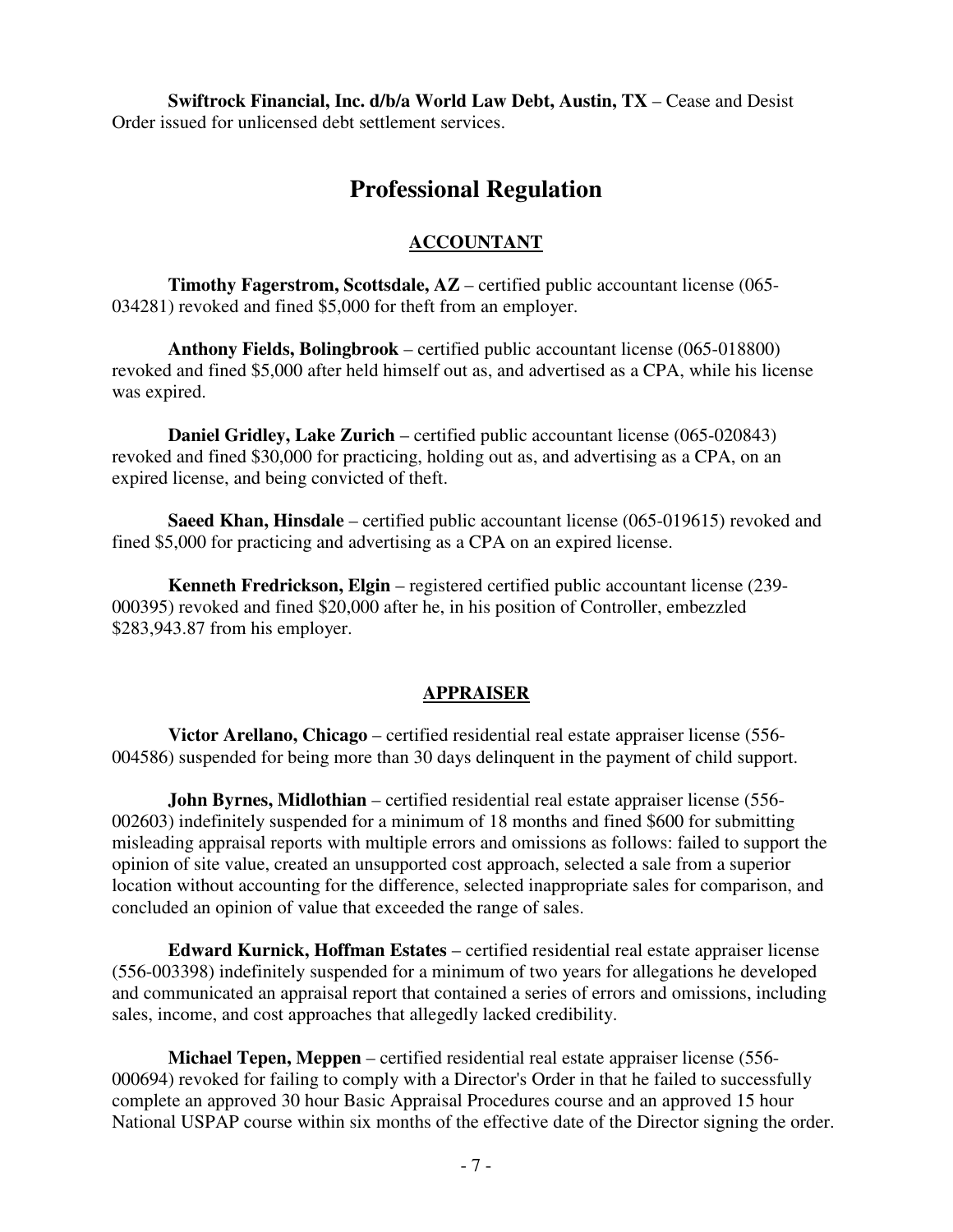#### **ARCHITECTS, LAND SURVEYORS, PROFESSIONAL ENGINEERS AND STRUCTURAL ENGINEERS**

**Michael Justice, Sacramento, CA** – architect license (001-022152) issued and placed on non-reporting probation for three years for his disclosure that he is on probation due to a 2011 DUI Conviction.

**Mohammed Rashed, Chicago** – professional engineering license (062-053645) indefinitely suspended for a minimum of six months with continuing education conditions and effective retroactive to February 15, 2013 for pleaded guilty to a charge of Fraud and Misuse of Visas, Permits and other documentations in Federal Court.

**Gibson/Darr Architecture + Consulting, Chicago** – professional design firm license (184-002433) fined \$5,000 and voluntarily places its professional design firm license permanently on "inactive" status for operating its business on a non-renewed license.

### **BARBER, COSMETOLOGY, ESTHETICS AND NAIL TECHNOLOGY**

**Darrion Barron, Chicago** – barber license (006-064390) issued and placed on probation for one year based on felony conviction and unprofessional conduct.

**Clifford Cerutti, Rockford** – barber license (006-064017) suspended for being more than 30 days delinquent in the payment of child support.

**Christopher Holloway, Rockford** – barber license (006-061381) placed on suspension for 180 days effective nunc pro tunc to September 19, 2012 and fined \$250 after practiced on a non-renewed license and unprofessional conduct.

**Elias Montalvo, Waukegan** – barber license (006-064322) suspended for being more than 30 days delinquent in the payment of child support.

**Ralph Smith, Chicago** – barber license (006-060371) suspended for being more than 30 days delinquent in the payment of child support.

**Christopher Chudzik, Lockpor**t – cosmetology license (011-301813) issued and placed on non-reporting probation for one year due to a prior criminal conviction.

**Juliana Escarpita, Melrose Park** – cosmetology license (011-239296) reprimanded and fined \$1,000 after practiced cosmetology on a non-renewed license and operated salon without licensure and for unprofessional conduct.

**James Griggs, Chicago** – cosmetology license (011-212363) indefinitely suspended and fined \$500 based on practicing cosmetology on a non-renewed license.

**Tsenguumaa Gurjav, Chicago** – cosmetology license (011-280842) indefinitely suspended and fined \$250 based on practicing cosmetology on a non-renewed license.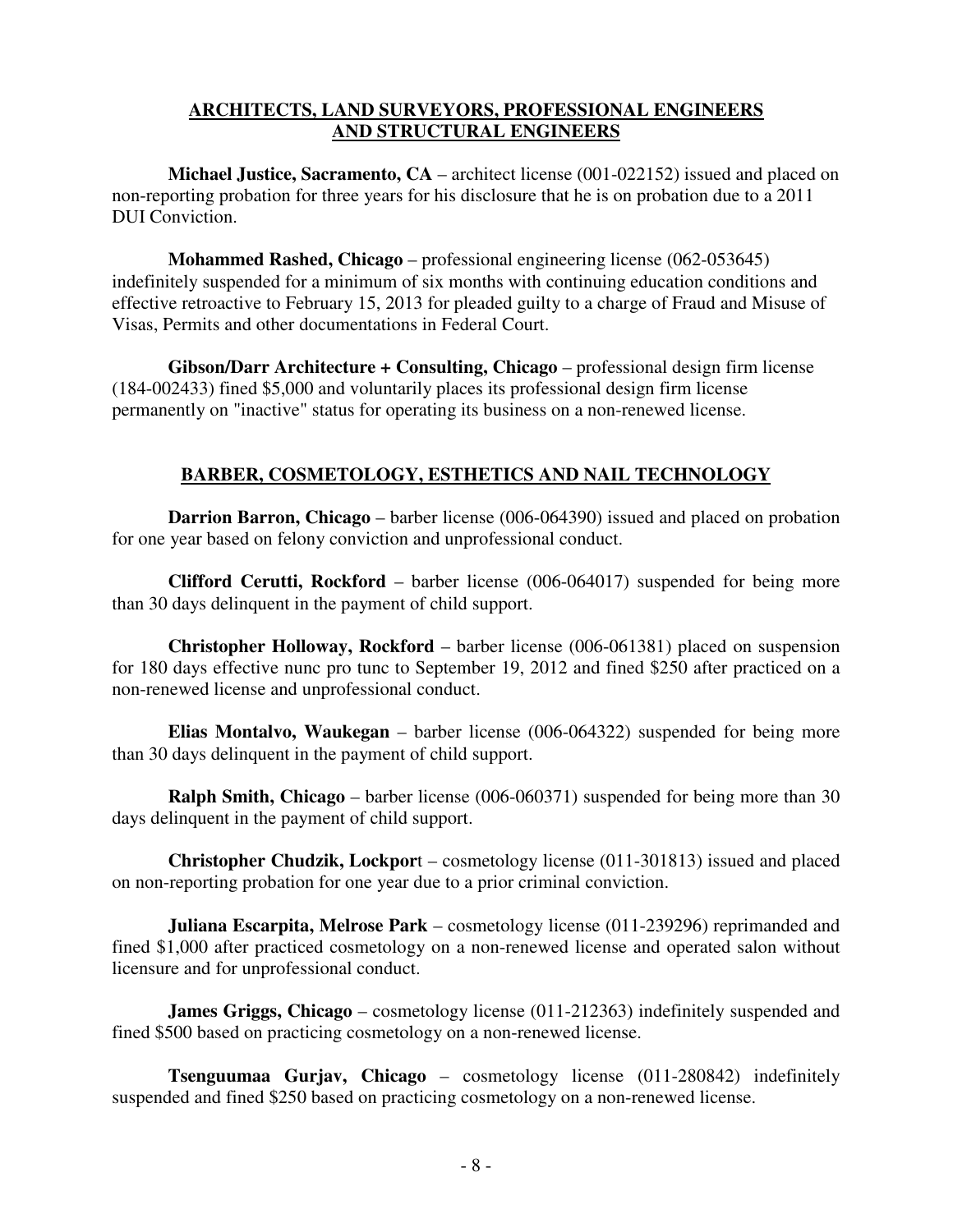**Gregory McKnight, Park City** – cosmetology license (011-224628) automatically and indefinitely suspended based on violation of probation.

**Dina Ries, Lombard** – cosmetology license (011-301912) reprimanded upon issuance and fined \$500 for unlicensed cosmetologist practice.

**Cecilia Salas, Cicero** – cosmetology license (011-301820) issued with reprimand and fined \$500 for unlicensed cosmetology practice.

**Natividad Villanueva, Chicago** – cosmetology license (011-301621) issued with reprimand and fined \$2,000 for practicing prior to licensure.

**Tiffany Pham, Chicago** – nail technician license (169-012773) indefinitely suspended and fined \$500 based on aiding and assisting unlicensed salon operation and unprofessional conduct.

**A New Face Salon, Chicago** – (unlicensed) ordered to cease and desist the unlicensed operation of a salon.

#### **DENTAL**

 **Paul Petrungaro, Chicago** – dental license (019-020118) automatically, indefinitely suspended for a minimum of six months for violating the terms of Consent Order dated August 28, 2012.

**Diane Smith, Franklin, IN** – dental license (019-024907) automatically and indefinitely suspended for a minimum of six months for failing to comply with a prior Consent Order.

**Elizabeth Fraley, Plainfield** – dental hygienist license (020-011113) suspended for 14 days, immediately followed by probation for one year for filling prescriptions for controlled substances for self-use without authorization on several occasions.

**Marian Martino, Highland, IN** – dental hygienist license (020-002144) placed on indefinite probation for a minimum of two years and fined \$2,000 for a sister-state discipline by the state of Indiana.

#### **DETECTIVE, ALARM, SECURITY, FINGERPRINT VENDOR AND LOCKSMITH**

The following individuals' permanent employee registration cards were suspended for being more than 30 days delinquent in the payment of child support: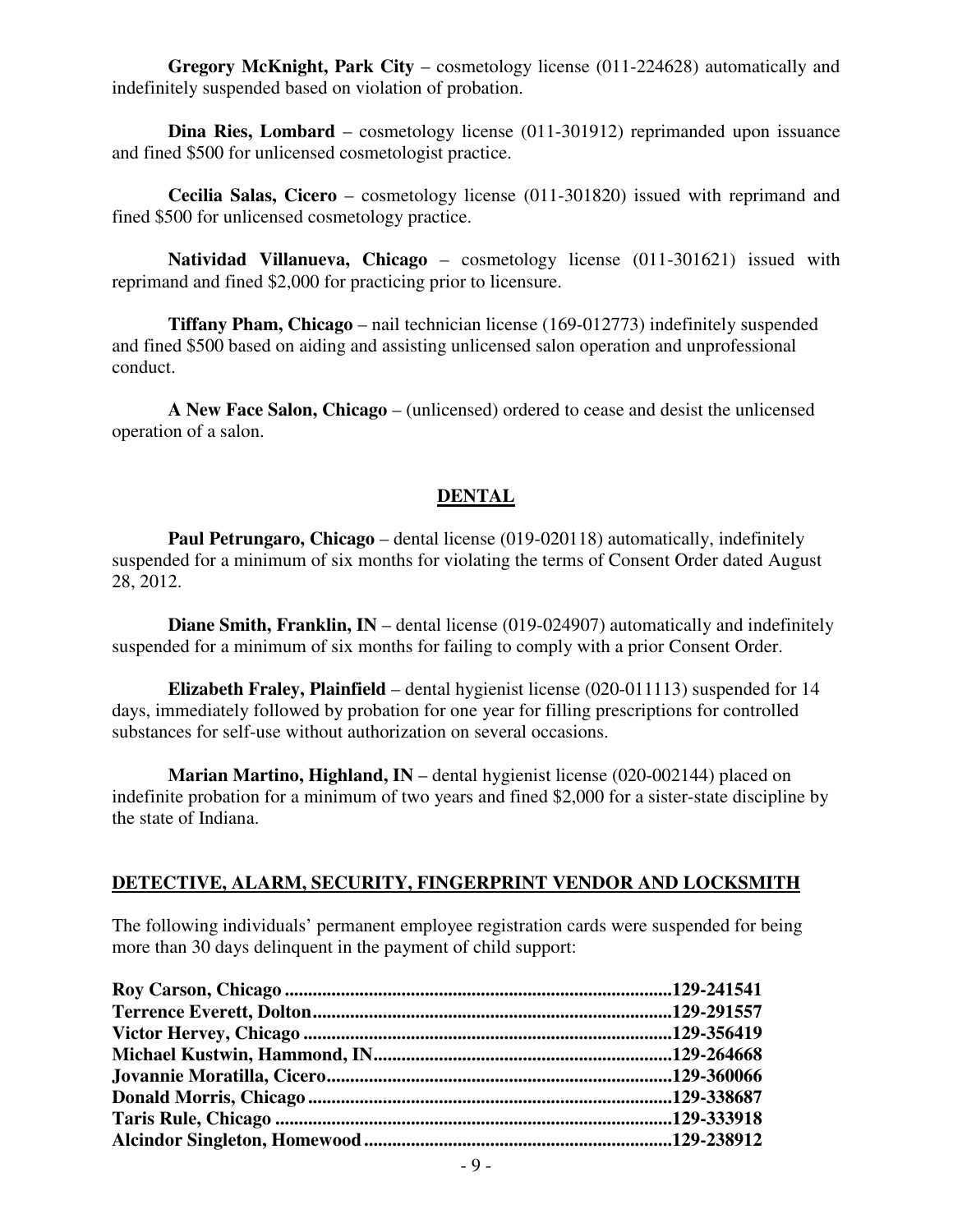**Juan Alcantar, Oak Forest** – permanent employee registration card (129-365412) issued and placed on probation for two years due to criminal convictions.

**Nakea Bankhead, Riverdale** – permanent employee registration card (129-315304) placed in refuse to renew status for failure to appear at a Department conference.

**Luis Barrezueta, Park Ridge** – permanent employee registration card (129-364800) issued and placed on probation for two years due to criminal conviction.

**Peter Borchek, Bellwood** – permanent employee registration card (129-364804) issued and placed on probation for two years for failure to disclose criminal conviction.

**Kirkland Brinker, Joliet** – permanent employee registration card (129-364811) issued and placed on probation for two years due to criminal conviction.

**Christian Chavez, Palatine** – permanent employee registration card (129-364810) issued and placed on probation for two years due to criminal conviction.

**Michael Ellul, Mokena** – permanent employee registration card (129-156039) placed on probation for two years due to criminal conviction

**Marchand Grant, Chicago** – permanent employee registration card (129-275289) placed on probation for two years due to criminal conviction.

**Charris Green, Chicago** – permanent employee registration card (129-364805) issued and placed on probation for three years due to criminal conviction.

**Andre Hodge, Chicago** – permanent employee registration card (129-364808) issued and placed on probation for one year for failure to disclose criminal conviction.

**Kenneth Hubbard, Posen** – permanent employee registration card (129-365411) issued and placed on probation for one year due to criminal convictions.

**Michael Jackson, Harvey** – permanent employee registration card (129-161025) placed in refuse to renew status for failure to appear at a Department conference.

**Marcus Jackson, Chicago** – permanent employee registration card (129-365410) issued and placed on probation for two years due to criminal convictions.

**Latrice Lewis, Chicago** – permanent employee registration card (129-364801) issued and placed on probation for two years due to criminal conviction.

**Meco Lewis, Maywood** – permanent employee registration card (129-235174) placed in refuse to renew status for failure to appear at a Department conference.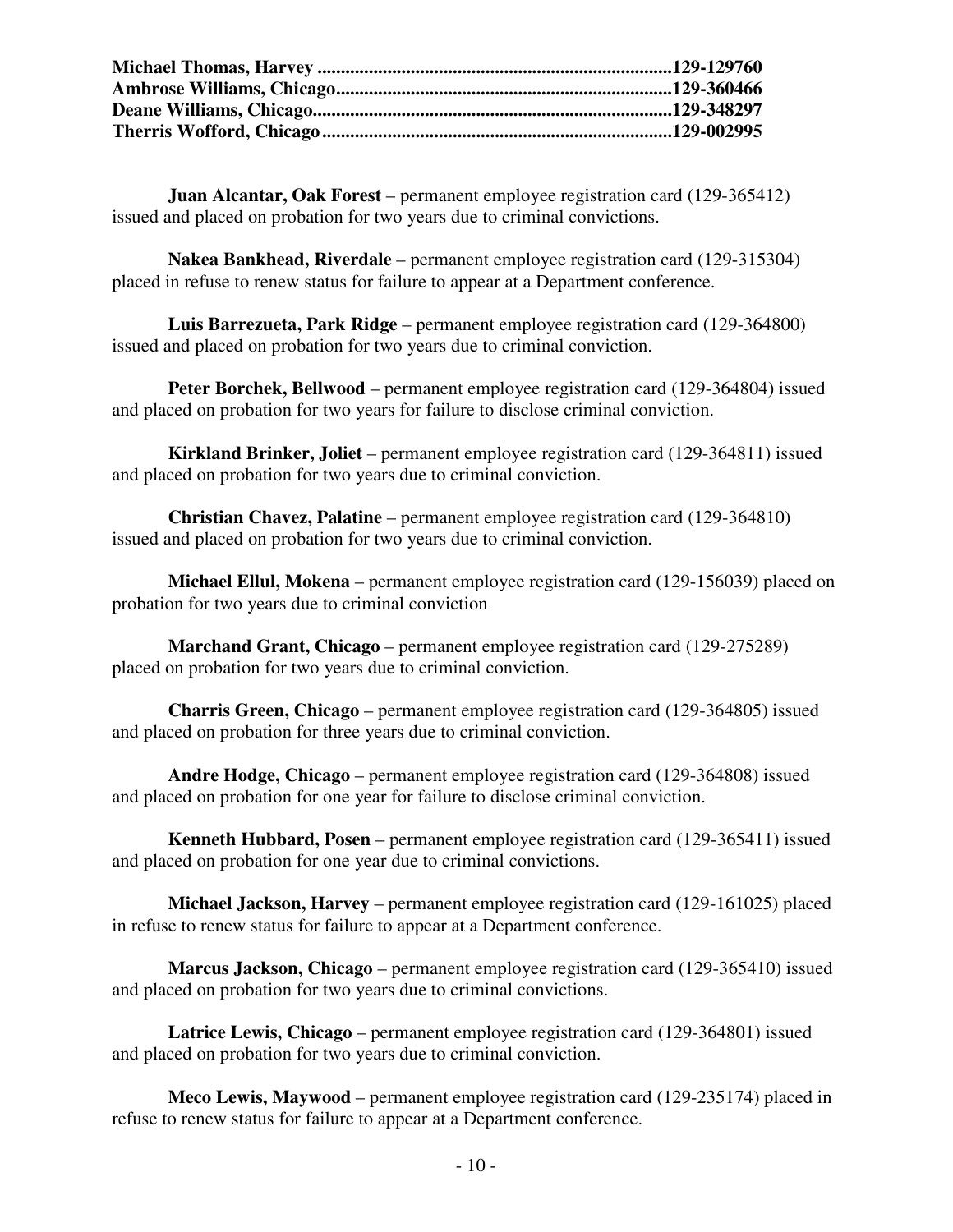**Dimitri Lyons, Chicago** – permanent employee registration card (129-233471) placed on probation for two years due to criminal conviction.

**Keith McNeal, Chicago** – permanent employee registration card (129-134967) placed on probation for six months due to criminal conviction.

**Ivan Perez, Chicago** – permanent employee registration card (129-364809) issued and placed on probation for three years for failure to disclose criminal conviction.

**Mashun Poindexter, Chicago** – permanent employee registration card (129-364806) issued and placed on probation for two years due to criminal conviction.

**Virgil Roddy, North Chicago** – permanent employee registration card (129-364797) issued and placed on probation for one year due to criminal conviction.

**Juan Rodriguez, Downers Grove** – permanent employee registration card (129-364799) issued and placed on probation for one year for failure to disclose criminal conviction.

**Rex Rowley, Sherman** – permanent employee registration card (129-365010) issued and placed on probation for one year due to criminal conviction.

**Dion Samuel, Chicago** – permanent employee registration card (129-366152) issued and placed on probation for two years for failure to disclose criminal conviction.

**Lonnel Sears, Chicago** – permanent employee registration card (129-365409) issued and placed on probation for two years due to criminal convictions.

**Lativa Spencer, Riverdale** – permanent employee registration card (129-364824) issued and placed on probation for three years due to criminal conviction.

**Edward Strong, Mount Prospect** – permanent employee registration card (129-364825) issued and placed on probation for two years due to criminal conviction.

**Niesha Swansey, Chicago** – permanent employee registration card (129-364796) issued and placed on probation for one year due to criminal conviction.

**Krystal Tate, Schaumburg** – permanent employee registration card (129-364803) issued and placed on probation for one year due to criminal conviction.

**Cora Washington, Chicago** – permanent employee registration card (129-196676) restored to probation after defaulted on an Illinois educational loan and has now entered into a repayment agreement.

**Paul Washington, Rolling Meadows** – permanent employee registration card (129- 310892) placed on probation for one year, firearm control card suspended and firearm control card application denied until satisfactorily completes Department approved weapons re-training and re-certification on gun range due to possession of weapon from armed site at unarmed site and accidental discharge of weapon into steering wheel when he checked weapon.

**Cecilia Williams, Chicago** – permanent employee registration card (129-364802) issued and placed on probation for one year for failure to disclose criminal conviction.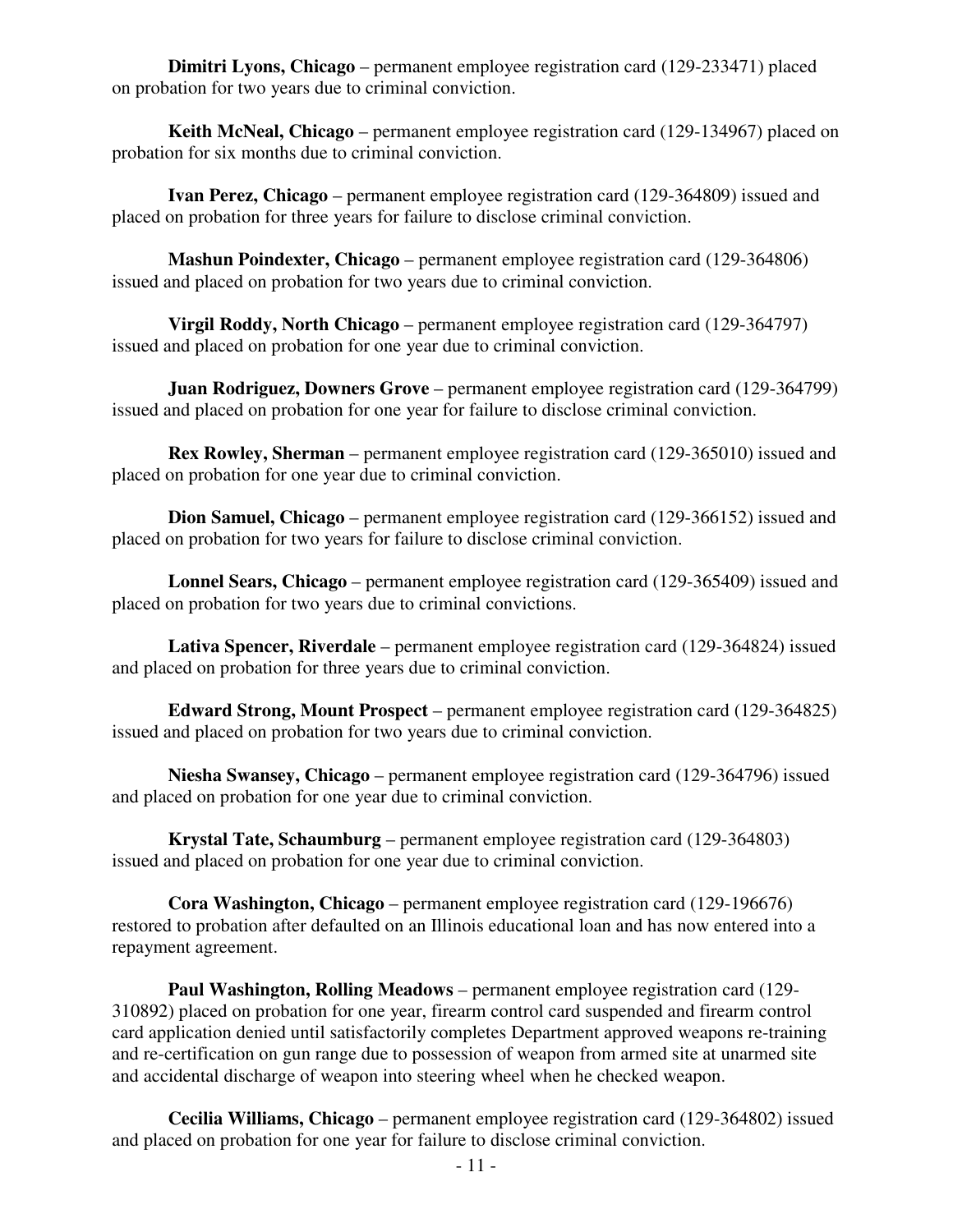#### **FUNERAL DIRECTORS & EMBALMERS**

**John Callahan, Morris** – funeral director and embalmer license (034-014413) reprimanded and must complete deficient continuing education hours and fined \$1,350 for failure to complete continuing education hours as required.

**Timothy Hilligoss, Tuscola** – funeral director and embalmer license (034-014261) reprimanded with continuing education conditions and fined \$1,350 for failure to satisfy the required number of continuing education hours for the pre-renewal period.

**John Jones, Equality** – funeral director and embalmer license (034-014540) revoked and fined \$20,000 based on felony convictions and unprofessional conduct.

**Jimmie Higgins, Chicago** – (unlicensed) ordered to cease and desist unlicensed practice of funeral directing.

## **MARRIAGE AND FAMILY THERAPY**

**Allison Alter, Chicago** – marriage and family therapist license (166-000690) reprimanded with continuing education and fined \$287.50 for failure to complete the required continuing education hours by the renewal date.

**Lynda Brown, Chicago** – marriage and family therapist license (166-000202) reprimanded with conditions and fined \$750 for misrepresenting the completion of the required continuing education on a renewal application filed for renewal period.

**Kenya Brownlee, Chicago** – marriage and family therapist license (166-000671) reprimanded with continuing education and fined \$212.50 for misrepresenting the completion of the required continuing education renewal application for the renewal date.

**David Daly, Belleville** – marriage and family therapist license (166-000192) license reprimanded with continuing education and fined \$75 for misrepresenting the completion of the required continuing education renewal application for the renewal date.

**Hector Gonzalez, Oak Park** – marriage and family therapist license (166-000583) reprimanded with continuing education and fined \$450 for misrepresenting the completion of the required continuing education renewal application for the renewal date.

**Kristy Pier, Streamwood** – marriage and family therapist license (166-000612) reprimanded with conditions and fined \$700 for misrepresenting the completion of the required continuing education on a renewal application filed for the renewal period.

**Steven Vanderpoel, Chicago** – marriage and family therapist license (166-000499) reprimanded with conditions and fined \$750 for misrepresenting the completion of the required continuing education on a renewal application filed for the renewal period.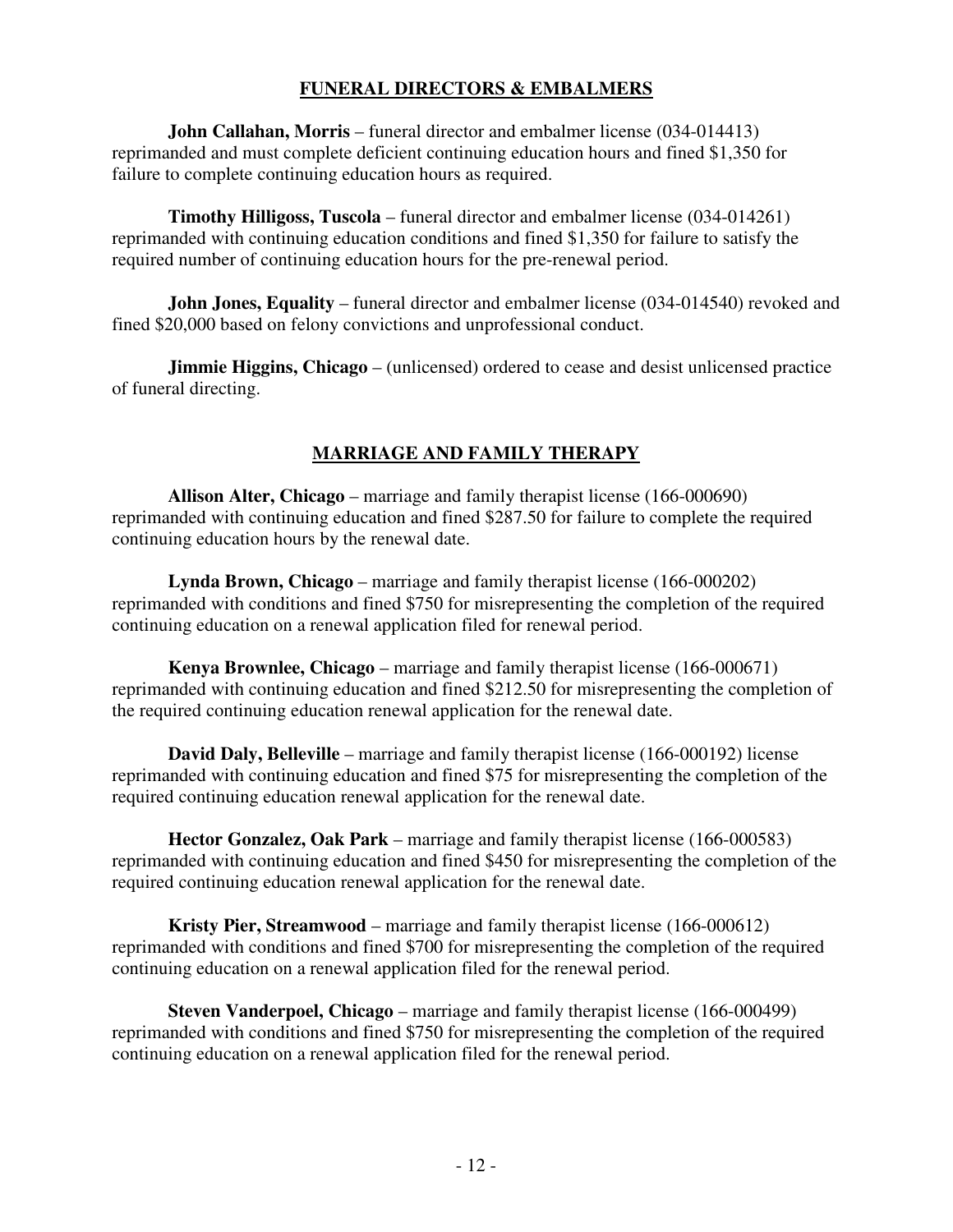#### **MASSAGE THERAPY**

**Lukasz Cholewinski, Chicago** – massage therapy license (227-006436) indefinitely suspended and fined \$2,500 for practicing on a non-renewed license.

**Eun Clark, Highland, IN** – massage therapy license (227-011668) revoked due to felony convictions.

**Jessica Knearem, Shelbyville** – (unlicensed) ordered to cease and desist unlicensed practice of massage therapy for compensation, immediately cease and desist advertising massage services and cease and desist allowing other unlicensed employees or agents to engage in massage therapy.

**Tracy Knearem, Shelbyville** – (unlicensed) ordered to cease and desist unlicensed practice of massage therapy for compensation, immediately cease and desist advertising massage services and cease and desist allowing other unlicensed employees or agents to engage in massage therapy.

#### **MEDICAL**

**Faisal Albanna, St. Louis, MO** – physician and surgeon license (036-075147) automatically, indefinitely suspended for a minimum of 12 months for his failure to comply with the terms and conditions of his probation.

 **Ricardo Arze, Berwyn** – physician and surgeon license (036-078569), controlled substance license (336-041627) and temporary medical permit (125-019184) all permanently revoked because he was convicted of a criminal act that requires registration under the Sex Offender Registration Act.

 **Michael Brewer, Springfield** – physician and surgeon license (036-057017) placed on indefinite probation for a minimum of one year and fined \$5,000 for failing to adequately assess patients of his practice prior to prescribing controlled substances to them.

**Joseph Buffalino, Hallandale, FL** – physician and surgeon license (036-086883) placed in refuse to renew status due to sister-state discipline by the state of Florida.

**David Burkett, Monroe, LA** – physician and surgeon license (036-106527) placed in refuse to renew status after being disciplined by the state of Louisiana.

 **Tony Chien, Chicago** – physician and surgeon license (036-109093) placed on probation for five years after he was disciplined by Missouri State Board for his failure to report a limitation and/or revocation of his clinical privileges by four separate hospitals and for alleged unprofessional conduct.

 **Kurt Dearnbarger, Sullivan** – physician and surgeon license (036-092940) suspended for being more than 30 days delinquent in the payment of child support.

**James Dennis, Vincennes, IN** – physician and surgeon license (036-069592) placed in refuse to renew status for sister-state discipline by the state of Kentucky.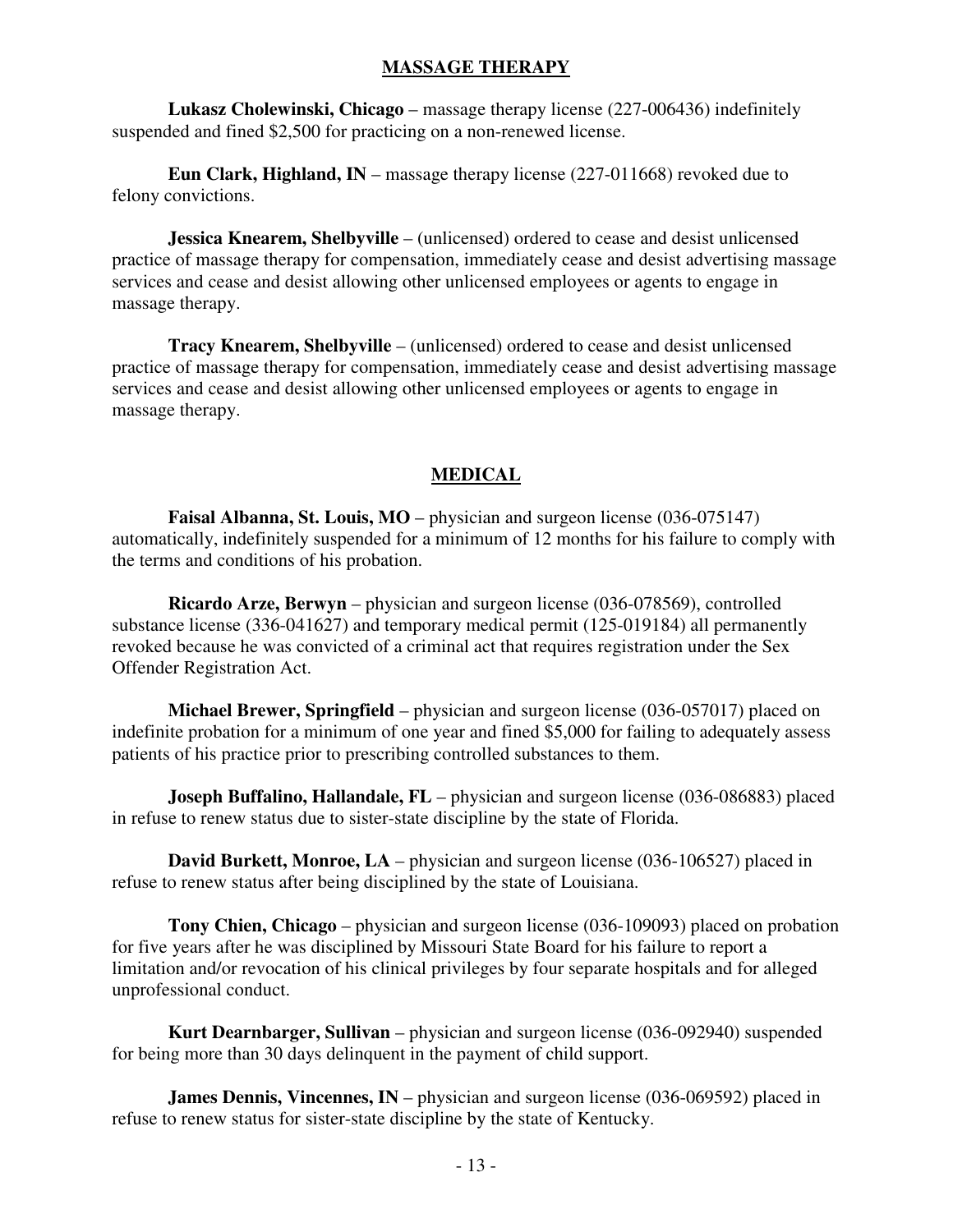**John Fraser, Indian Rocks Beach** – physician and surgeon license (036-050561) placed in refuse to renew status for sister-state discipline by the United Kingdom.

 **Thomas Fraser, San Francisco, CA** – physician and surgeon license (036-095629) placed in refuse to renew status after being disciplined by the state of Colorado.

**Thomas Garrison, Ogden, UT** – physician and surgeon license (036-085442) placed in refuse to renew status due to a sister-state discipline by the state of California.

**Stephen Geller, Loves Park** – physician and surgeon license (036-050049) placed on indefinite probation with practice conditions for a minimum of one year and controlled substance license (336-015501) indefinitely suspended for prescribing excessive amounts of controlled substances to several patients of his practice.

**Samuel Grief, Chicago** – physician and surgeon license (036-101419) suspended for 30 days, followed by indefinite probation for a minimum of five years and fined \$50,000 for issuing prescriptions for non-controlled substances to patients over the internet without conducting an inperson examination or keeping medical records of said patients.

**Sabah Hadi, Houston, TX** – physician and surgeon license (036-093471) placed in refuse to renew status after being disciplined by the state of Virginia.

**Suresh Hemrajani, White Plaines, NY** – physician and surgeon license (036-105599) placed in refuse to renew status after being disciplined by the state of New York.

**David Israelstam, Madison, WI** – physician and surgeon license (036-045545) and controlled substance license (336-012383) indefinitely suspended after being disciplined by the state of Wisconsin.

**Ki Nyoung Lee, Chicago** – physician and surgeon license (036-049908) placed in refuse to renew status after being disciplined by the state of Maryland.

**Peter Malench, Maryville** – physician and surgeon license (036-089542) reprimanded and fined \$2,000 after he settled a civil lawsuit alleging delayed referral for surgical intervention of one of the patients of his private practice.

**Gloria Millare, Schaumburg** – physician and surgeon license (036-046131) placed on indefinite probation for a minimum of one year and fined \$2,500 and controlled substance license (336-012787) indefinitely suspended after she surrendered her DEA Registration.

**Ghulam Mustafa, Albion, NY** – physician and surgeon license (036-091259) placed in refuse to renew status for sister-state discipline by the state of New York.

**Roy Neimark, Branson, MO** – physician and surgeon license (036-050763) placed on indefinite probation after being disciplined by the state of Missouri.

**Mauricio Orbegozo, Mokena** – physician and surgeon license (036-097219) placed on indefinite probation for a minimum of two years and fined \$10,000 for prescribing an excessive amount of controlled substances to several patients of his practice.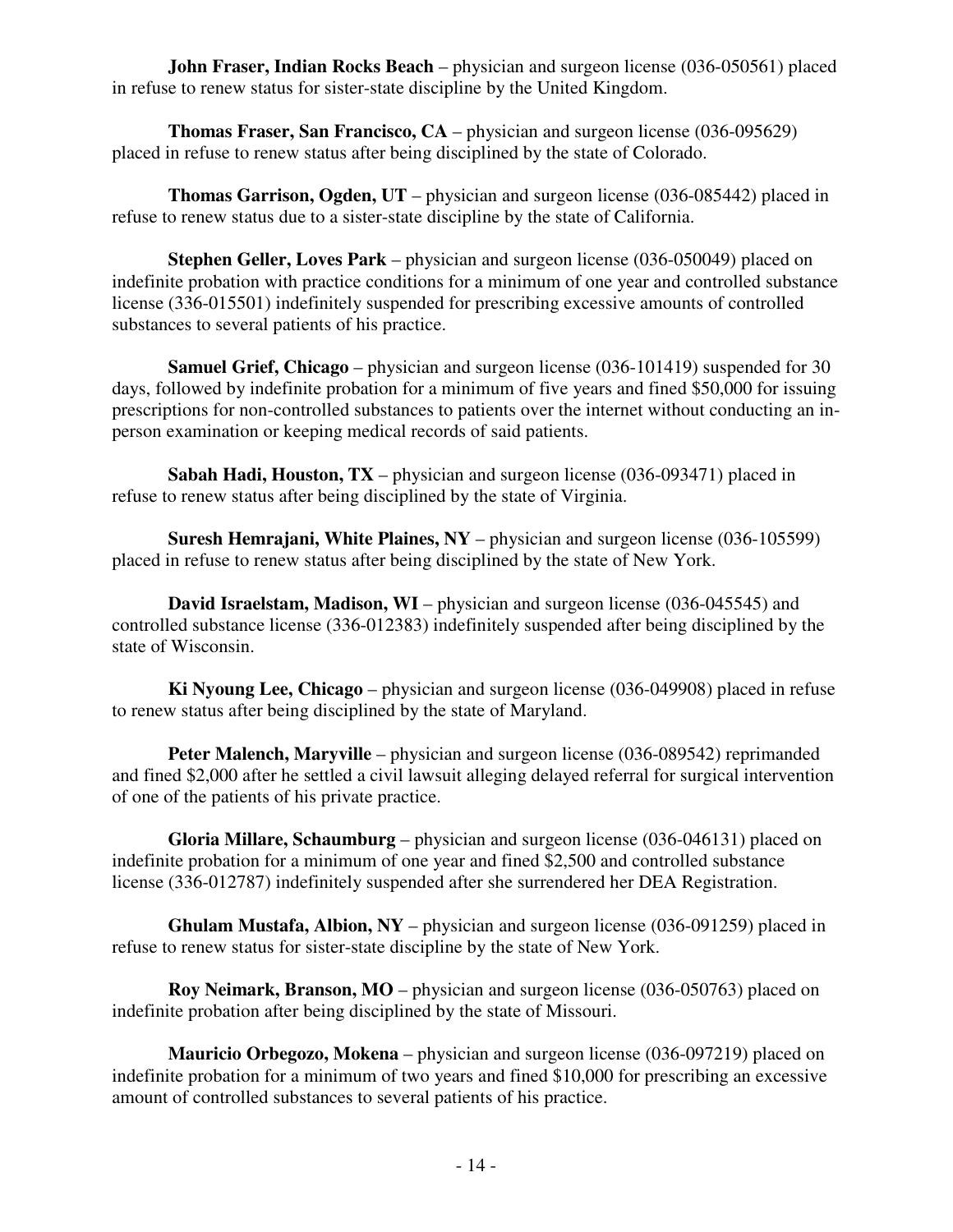**Scott Paden, Farmville, VA** – physician and surgeon license (036-107716) placed in refuse to renew status after being disciplined by the state of Virginia.

**Daniel Polk, Palos Park** – physician and surgeon license (036-093593) automatically, indefinitely suspended for a minimum of six months for failure to comply with terms and conditions of agreement with Department.

**Gary Remafedi, Minneapolis, MN** – physician and surgeon license (036-063961) placed in refuse to renew status for sister-state discipline by the state of Minnesota.

**William Shaw, Rockford** – physician and surgeon license (036-085447) placed on indefinite probation after being disciplined by the state of Virginia.

**Abdul-Sami Siddiqui, Las Vegas, NV** – physician and surgeon license (036-089409) reprimanded and fined \$5,000 after being disciplined by the states of Nevada and Texas.

**Jose Villavicencio, Sugarland, TX** – physician and surgeon license (036-092928) placed in refuse to renew status after being disciplined by the state of Ohio.

**David Vu, Oklahoma City, OK** – physician and surgeon license (036-061355) placed in refuse to renew status after being disciplined by the state of Michigan.

**Gwendolyn Washington, Chicago** – physician and surgeon license (036-087585) placed in refuse to renew status after being disciplined by the state of Michigan.

**Steven Paul, Northbrook** – chiropractic license (038-008638) indefinitely suspended after he pled guilty to one felony count of health care fraud in federal district court.

**Robert Schiffman, South Bend, IN** – chiropractic license (038-012472) issued with reprimand after being disciplined by the state of Indiana.

**Joseph Krolikowski, Chicago** – physician assistant license (085-004014) reprimanded with conditions for issuing prescriptions for controlled substances on an inoperable Illinois Controlled Substance license and for voluntarily surrendering his DEA Registration.

**Luygy Zavaleta Jara, Chicago** – temporary medical permit (125-060400) revoked for failure to provide requested information to the Department as required by 225 ILCS 60/17.

#### **NURSING**

 **Steven Ade, Rosamond** – registered nurse license (041-369055) automatically and indefinitely suspended for a minimum of 12 months due to a violation of probation.

 **Janis Black, Chicago** – registered nurse license (041-410850) issued and placed on indefinite probation for a minimum of three years due to a sister-state discipline.

 **Michelle Derdzinski, Kankakee** – registered nurse license (041-398073) restored to indefinite probation for a minimum of 21 months.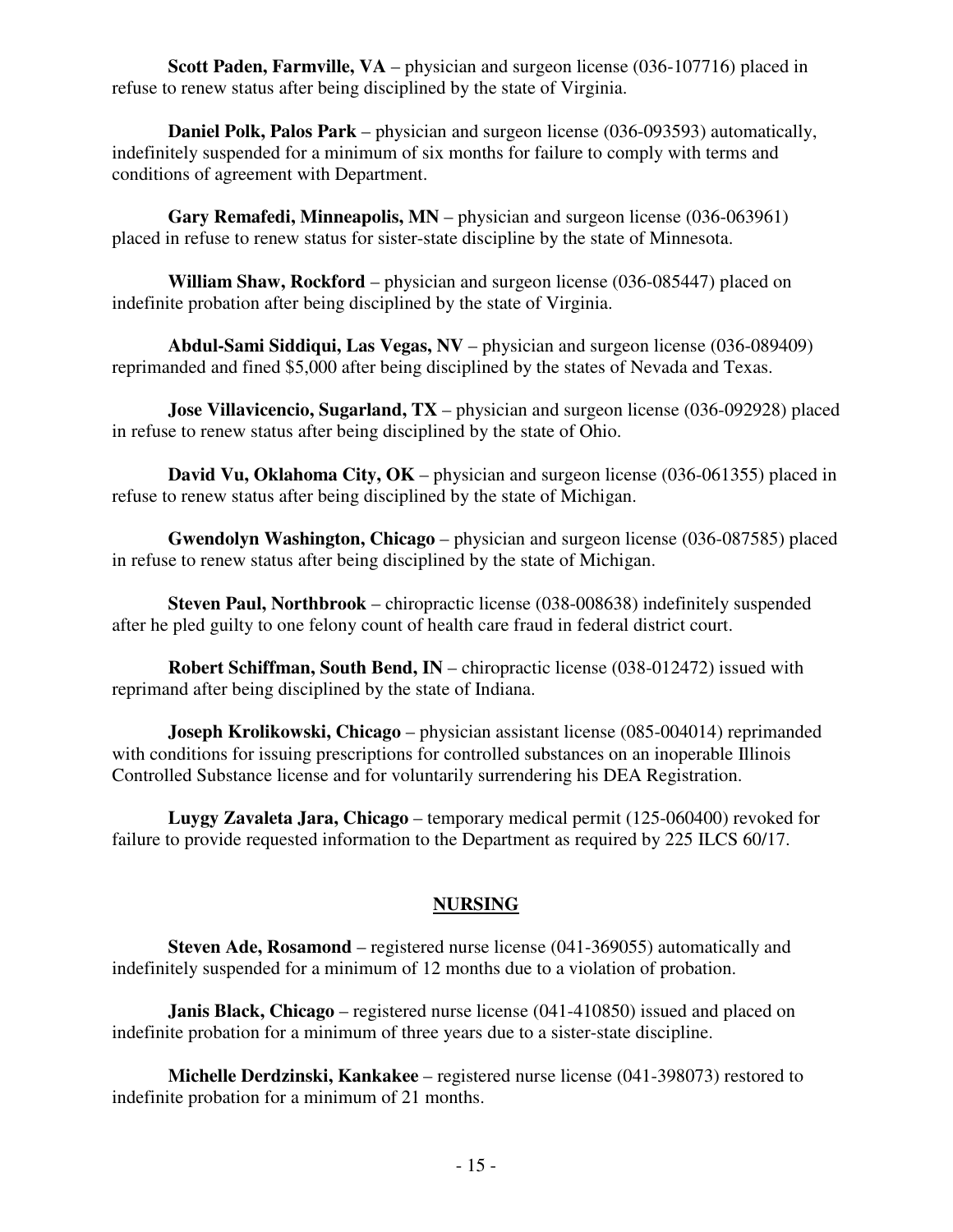**Robert Eades, Alton** – registered nurse license (041-321230) suspended for six months, followed by probation for two years after he was denied a registered nurse license by the State of Arizona Board of Nursing.

 **Tracy Esposito, Wauconda** – registered nurse license (041-339787) automatically, indefinitely suspended for a minimum of 12 months for failure to abide by the terms and conditions of a Consent Order by drinking alcohol.

 **Robert Guastalli, Kankakee** – registered nurse license (041-224707) automatically, indefinitely suspended for a minimum of 12 months due to a violation of probation after he failed to comply with drug toxicology testing.

**Melanie Lee, Diamond** – registered nurse license (041-344830) suspended for 30 days, followed by indefinite probation with work restrictions for a minimum of three years based on convictions for DUI and Unlawful Delivery of a Controlled Substance.

**Nessli Reyes, Elgin** – registered nurse license (041-360037) indefinitely suspended for a minimum of one year for unprofessional conduct after indicted on multiple counts of health care fraud and health care fraud conspiracy.

**Lisa Schmidt, Colona** – registered nurse license (041-191113) reprimanded after her Iowa nursing license being disciplined by the Iowa State Board of Nursing for failure to disclose a prior 1998 DPR discipline imposed on her Illinois nursing license.

**Mary Veltri, Wheeling** – registered nurse license (041-220467) indefinitely suspended for a minimum of one year and fined \$5,000 due to unprofessional conduct and for permitting an unlicensed individual to offer medical services to patients of the Progressive Wellness Center owned and operated by the Respondent.

**Diana White-Darling, Waukegan** – registered nurse license (041-263911) restored to indefinite probation with work restrictions for a minimum of two years and effective upon payment of fees and filing of forms.

**Andrea Lerner, Palos Hills** – licensed practical nurse license (043-111141) placed in refuse to renew status after she removed controlled substances from a facility and was impaired.

**Larry Logue, Salem** – licensed practical nurse license (043-068360) permanently revoked because he was convicted of a criminal act that requires registration under the Sex Offender Registration Act.

**Teresa Obright, Montgomery** – licensed practical nurse license (043-060300) automatically and indefinitely suspended for a minimum of 12 months due to a violation of probation.

**Dawn West, McHenry** – licensed practical nurse license (043-080678) reprimanded for having exceeding the scope of her practice when at the Nursing Home Administrator's instructions, she performed limited duties of a Director of Nursing.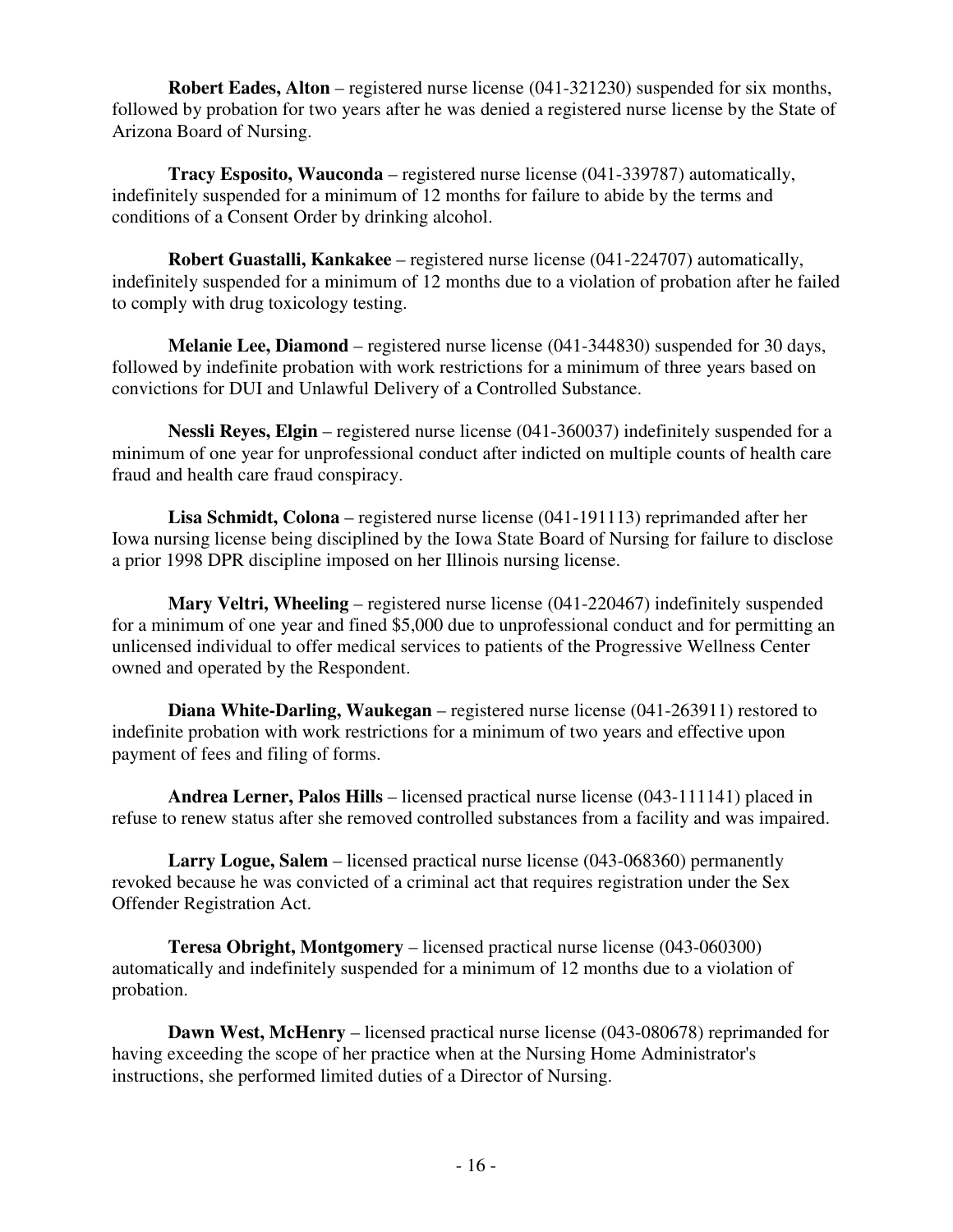#### **NURSING HOME ADMINISTRATOR**

**Linda Hasbargen, Watseka** – nursing home administrator license (044-005869) restored to non-reporting probation for two years effective upon payment of fees and filing of forms.

**David Randle, Skokie** – nursing home administrator license (044-006160) reprimanded with continuing education conditions and fined \$350 for failure to complete the required number of CE hours during the license renewal period.

**Lori Steele, Chadwick** – nursing home administrator license (044-010258) reprimanded with continuing education conditions and fined \$275 for failure to complete the required number of CE hours during the license renewal period.

#### **ORTHOTICS, PROSTHETICS AND PEDORTHICS**

**Brian Karban, Belleville** – orthotist license (213-000196) reprimanded and ordered to complete continuing education deficiency and fined \$212.50 for misrepresenting the completion of the required continuing education renewal application.

## **PHARMACY**

**Lawrence McNight, Sauk Village** – pharmacy technician license (049-158933) suspended for being more than 30 days delinquent in the payment of child support.

**Donald Buckley, Glenn, MI** – pharmacist license (051-026659) reprimanded after his Michigan pharmacist license was disciplined for a dispensing error and failing to report this discipline to the Department.

**Wayne Jespersen, Rock Island** – pharmacist license (051-033796) fined \$1,000 and previous consent order amended to extend minimum probation to five years, six months for failure to notify the Department of his employment since December, 2007, and his failure to notify the Department upon a change of his address and/or telephone number.

**Terri Lyman, Prescott Valley, AZ** – pharmacist license (051-296577) issued with reprimand after disclosed on her application for licensure of being disciplined by the state of Arizona after she committed a dispensing error, which resulted in a patient death.

**Max Care Pharmacy, Inc., Chicago** – pharmacy license (054-017549) reprimanded and fined \$2,000 after an inspection revealed (1) a pharmacy technician was working on an expired certificate or registration; (2) counseling was not offered to a patient upon the issuance of a prescription; (3) pharmacy staff were not wearing name badges; and (4) one improperly labeled medication vial was found among the active stock of medication.

**Physicians Community Pharmacy Inc., Oak Forest** – pharmacy license (054-017516) reprimanded and fined \$3,000 after failing to open within 30 days of the issuance of the pharmacy license and utilizing the initials of its former pharmacist-in-charge on prescriptions after that individual left Physicians Community Pharmacy employment.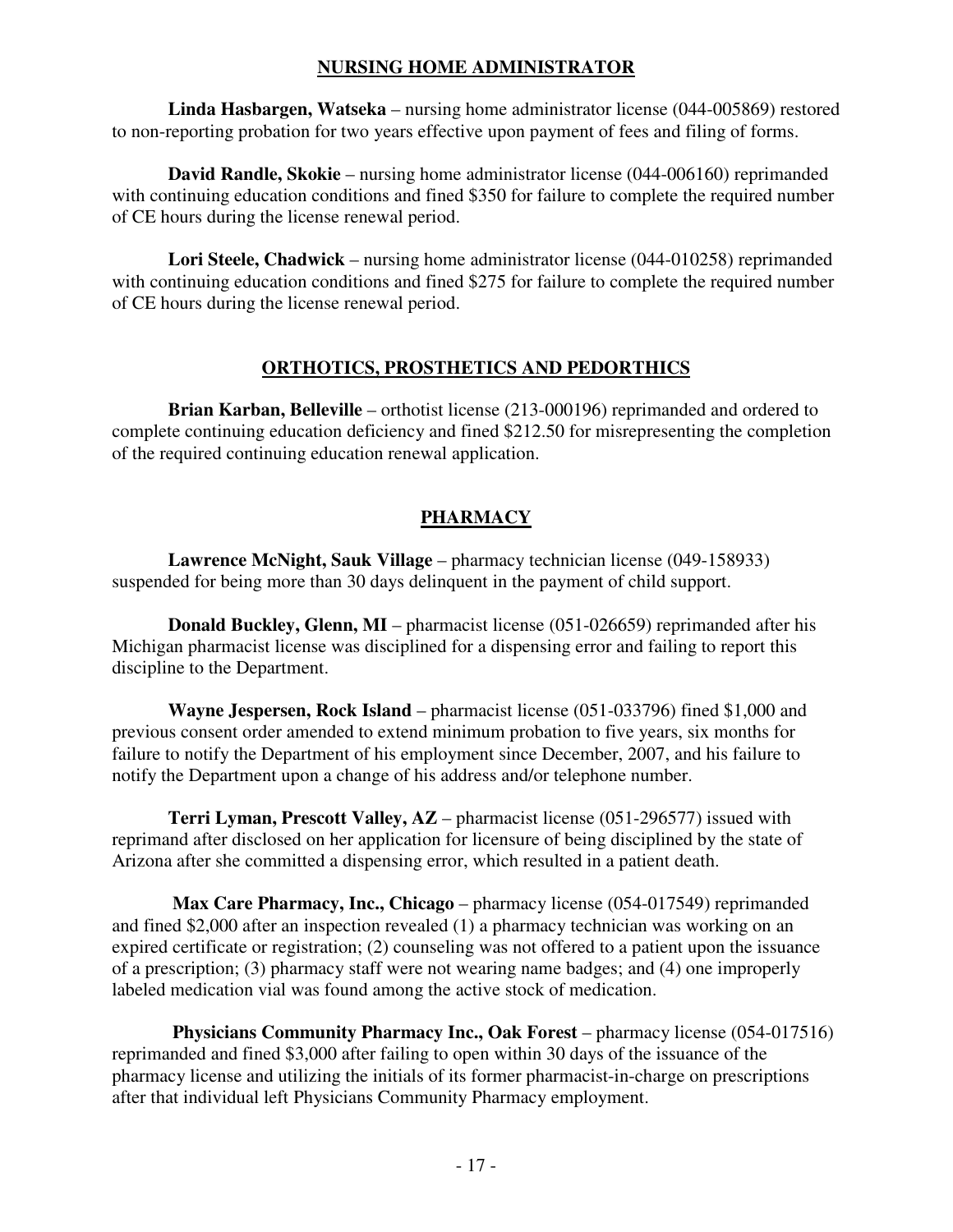#### **PHYSICAL THERAPY**

**Christine Jarrett, Chicago** – physical therapy license (070-005555) indefinitely suspended as a result of her failure to complete charting of several patient records for which she provided physical therapy care and treatment.

#### **PROFESSIONAL BOXING**

**Michael Baskis, Springfield** – mixed martial arts license (002-0016-3232326) issued and immediately suspended for six months effective retroactive to February 15, 2013 for failing to provide documentation requested by the Department.

#### **PROFESSIONAL COUNSELORS**

**Richard Chiola, Springfield** – professional counselor license (178-004440) reprimanded with continuing education conditions and fined \$375 for failure to complete the required number of CE hours during the license renewal period.

**Herbert Goodman, Chicago Heights** – professional counselor license (178-005707) reprimanded with continuing education conditions and fined \$200 for failure to complete the required number of CE hours during the license renewal period.

**Janet Goss, Deerfield** – professional counselor license (178-004583) reprimanded with continuing education conditions and fined \$750 for failure to complete the required number of CE hours during the license renewal period.

**Diane Green, Chicago** – professional counselor license (178-004920) reprimanded with continuing education conditions and fined \$125 for failure to complete the required number of CE hours during the license renewal period.

**Carrie Handley, Chicago** – professional counselor license (178-003413) reprimanded with continuing education conditions and fined \$600 for failure to complete the required number of CE hours during the license renewal period.

**Jean Hannigan, Naperville** – professional counselor license (178-003030) reprimanded with continuing education conditions and fined \$300 for failure to complete the required number of CE hours during the license renewal period.

**Doris Jackson, Springfield** – professional counselor license (178-005085) reprimanded with continuing education conditions and fined \$1,000 for failure to complete the required number of CE hours during the license renewal period.

**Erin Kelly, Olympia Fields** – professional counselor license (178-003675) reprimanded with continuing education conditions and fined \$1,000 for failure to complete the required number of CE hours during the license renewal period.

**Lisaura Lozada-Torres, Chicago** – professional counselor license (178-004945) reprimanded with continuing education conditions and fined \$475 for failure to complete the required number of CE hours during the license renewal period.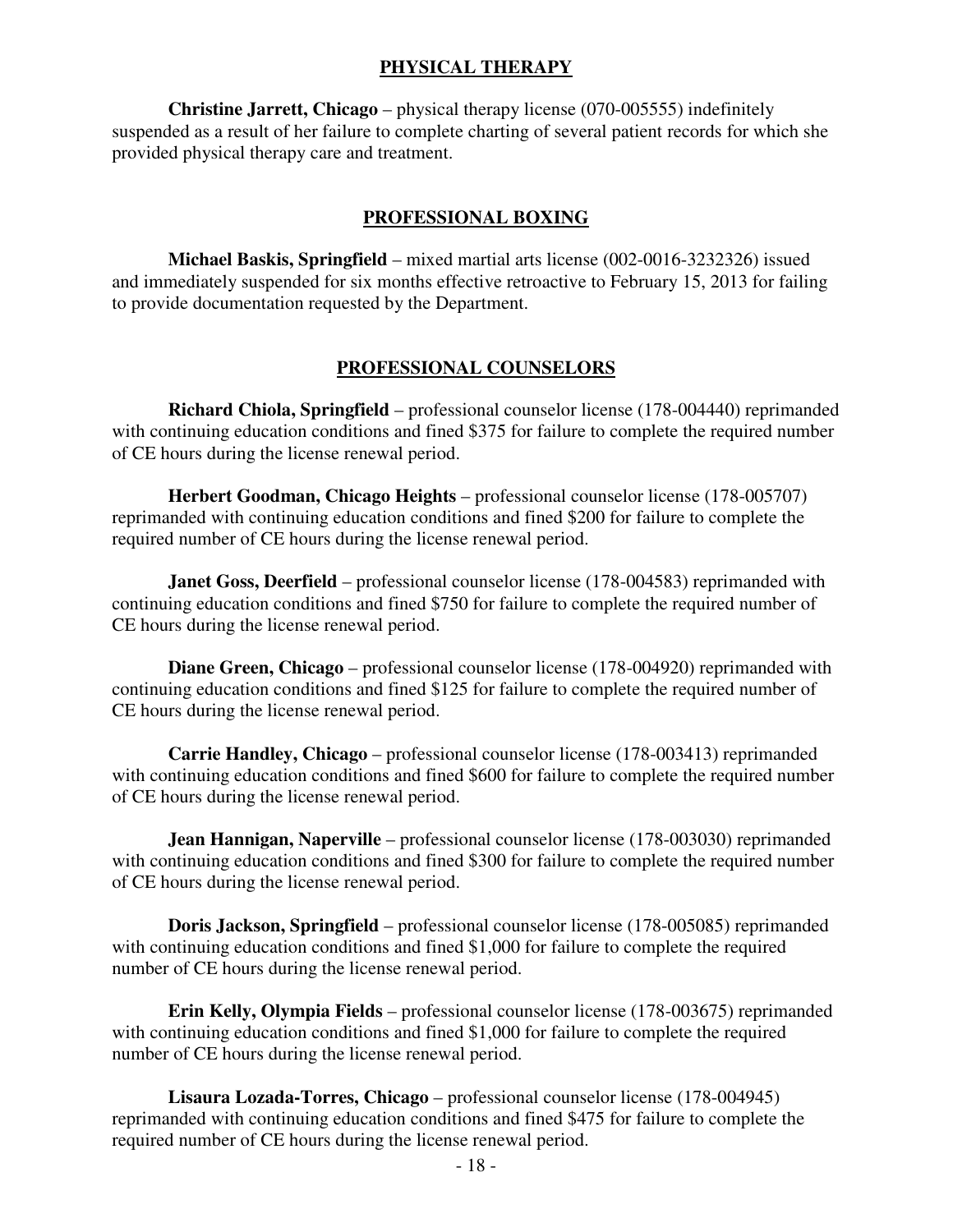**Donna MacDonald, Montgomery** – professional counselor license (178-005385) reprimanded with continuing education conditions and fined \$450 for failure to complete the required number of CE hours during the license renewal period.

**Elizabeth McNamara, Chicago** – professional counselor license (178-0035550) reprimanded with continuing education conditions and fined \$300 for failure to complete the required number of CE hours during the license renewal period.

**Mary Miller, Chicago** – professional counselor license (178-003296) reprimanded with continuing education conditions and fined \$1,000 for failure to respond to an audit request for proof of Continuing Education (CE) and for failure to complete the required number of CE hours during the license renewal period.

**Lynne Murphy, Lake Zurich** –professional counselor license (178-004472) reprimanded with continuing education conditions and fined \$300 for failure to complete the required number of CE hours during the license renewal period.

**Rebecca Nolan, Chicago** – professional counselor license (178-001855) reprimanded with continuing education conditions and fined \$143.75 for failure to complete the required number of CE hours during the license renewal period.

**Jane Sack, Oglesby** – professional counselor license (178-000790) reprimanded with continuing education conditions and fined \$250 for failure to complete the required number of CE hours during the license renewal period.

**Carl Scianna, Chicago** – professional counselor license (178-005123) reprimanded with continuing education conditions and fined \$350 for failure to complete the required number of CE hours during the license renewal period.

**Mary Uitto, Palatine** – professional counselor license (178-005750) reprimanded with continuing education conditions and fined \$375 for failure to complete the required number of CE hours during the license renewal period.

**Christine Winslow, Champaign** – professional counselor license (178-001695) reprimanded with continuing education conditions and fined \$331.25 for failure to complete the required number of CE hours during the license renewal period.

**Daniel Anzelone, Romeoville** – clinical professional counselor license (180-002525) reprimanded with continuing education conditions and fined \$1,000 for failure to complete the required number of CE hours during the license renewal period.

**Jeffery Miller, Hanna City** – clinical professional counselor license (180-002704) reprimanded with continuing education conditions and fined \$1,000 for failure to complete the required number of CE hours during the license renewal period.

**Jill Samonte, Downers Grove** – clinical professional counselor license (180-002913) reprimanded with continuing education conditions and fined \$1,000 for failure to complete the required number of CE hours during the license renewal period.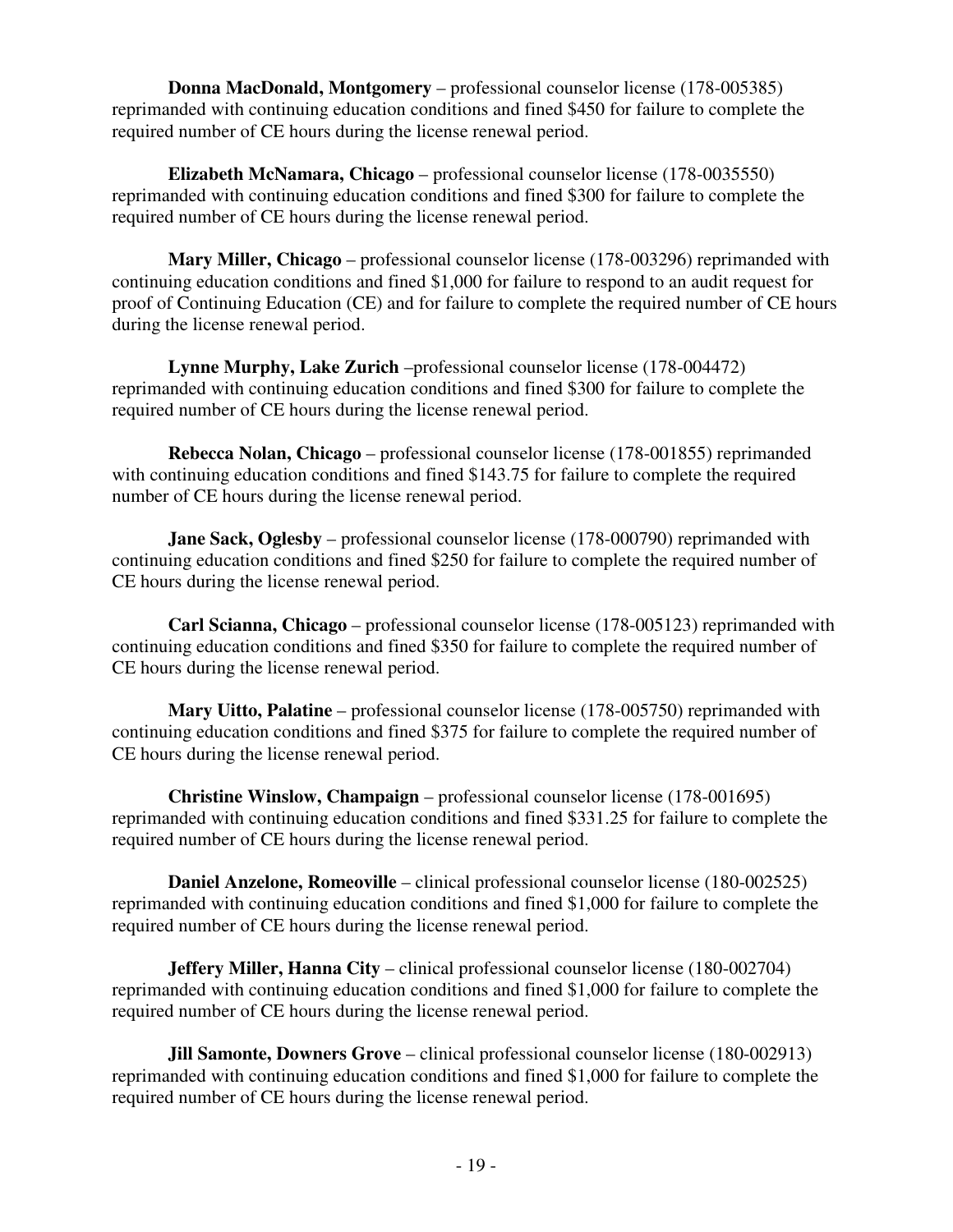#### **PSYCHOLOGY**

**Robert Eizenga, Tinley Park** – psychologist license (071-003495) permanently revoked because he was convicted of a criminal act that requires registration under the Sex Offender Registration Act.

#### **REAL ESTATE**

**Annette Ivory, Chicago** – real estate managing broker license (471-015732) revoked for violating the conditions of a prior non-disciplinary order.

 **Gil Kekbashian, Cary** – real estate broker license (475-142542) suspended for three months and fined \$2,500 for publishing articles on the internet web site Free Press Release that falsely stated that the Illinois Department of Financial and Professional Regulation had taken disciplinary action, or was investigating, certain licenses.

**Prime 1 Realty Corp., Wauconda** – real estate broker corporation license (478-025481) reprimanded and fined \$1,000 for failing to renew the corporate license, engage in the unlicensed practice of real estate, to have proper signage, to terminate licenses within two days; and used a UPS address as a mailing address.

**A.E.M. Real Estate Company LLC, Chicago** – (unlicensed) ordered to cease and desist the unlicensed practice of time share land sales.

**Lakeview Property Management, Chicago** – (unlicensed) ordered to cease and desist the unlicensed practice of time share land sales.

#### **ROOFING CONTRACTORS**

**Bedwell Construction Company, Newton** – roofing license (104-013922) and **Larry Bedwell, Sr, Willow Hill** - acceptance of roofing qualifying party license (105-004241) revoked for a minimum of ten years for substandard roofing services.

**Charles Petreikis, Crete** – roofing contractor license (104-005561) reprimanded and fined \$1,000 based on failure to affix license number to bids and contracts.

#### **SHORTHAND REPORTING**

**Holly Schmid, Belleville** – certified shorthand reporter license (084-004315) placed in refuse to renew status for being more than 30 days delinquent in the payment of child support.